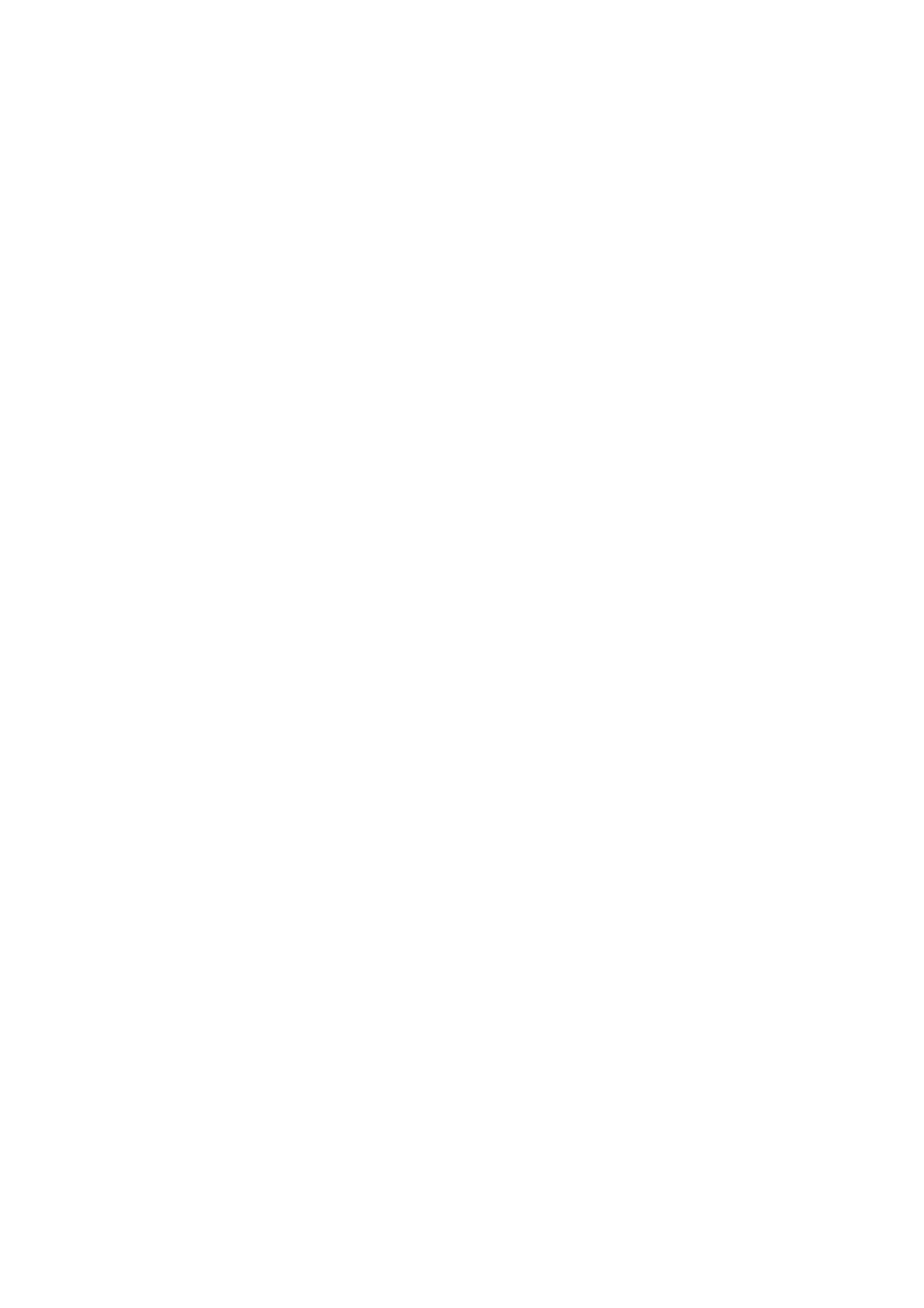**Reference:** Goodings, L., **Locke, A**. & Brown, S.D. (2007). Social Networking Technology: Place and Identity in Mediated Communities. *Journal of Community and Applied Social Psychology, 17, 463-476.*

# **Social Networking Technology: Place and Identity in Mediated Communities.**

Goodings, L., Locke, A. & Brown, S.D. *Department of Human Sciences, Loughborough University, UK* 

# **Abstract**

This paper explores the rise of social networking technology as instances of mediated communities. A dialectic between collectivity and place, resulting in the grounding of a shared sense of the past in a particular place, is at the base of all communities. In this sense community is, by its very definition, inherently 'mediated'. We reformulate the notion of a 'virtual community' to examine the particular modalities of mediation across interactions occurring on Myspace. Data from two separate conversational exchanges are taken from open access Myspace profiles. Drawing on an approach broadly informed by the principles of Discursive Psychology (DP), we examine how identity is constituted within interaction by drawing on symbolic resources. The significance of place and off establishing a delicate relationship between the on-line and off-line accomplishments is underlined. The paper develops the arguments of Benwell & Stokoe (2006) and Dixon & Durrheim (2000) to arrive at an account of 'place identity' as the central dynamic in mediated community.

Key words:

Sense of place; place identity; social networking; discursive psychology; mediated community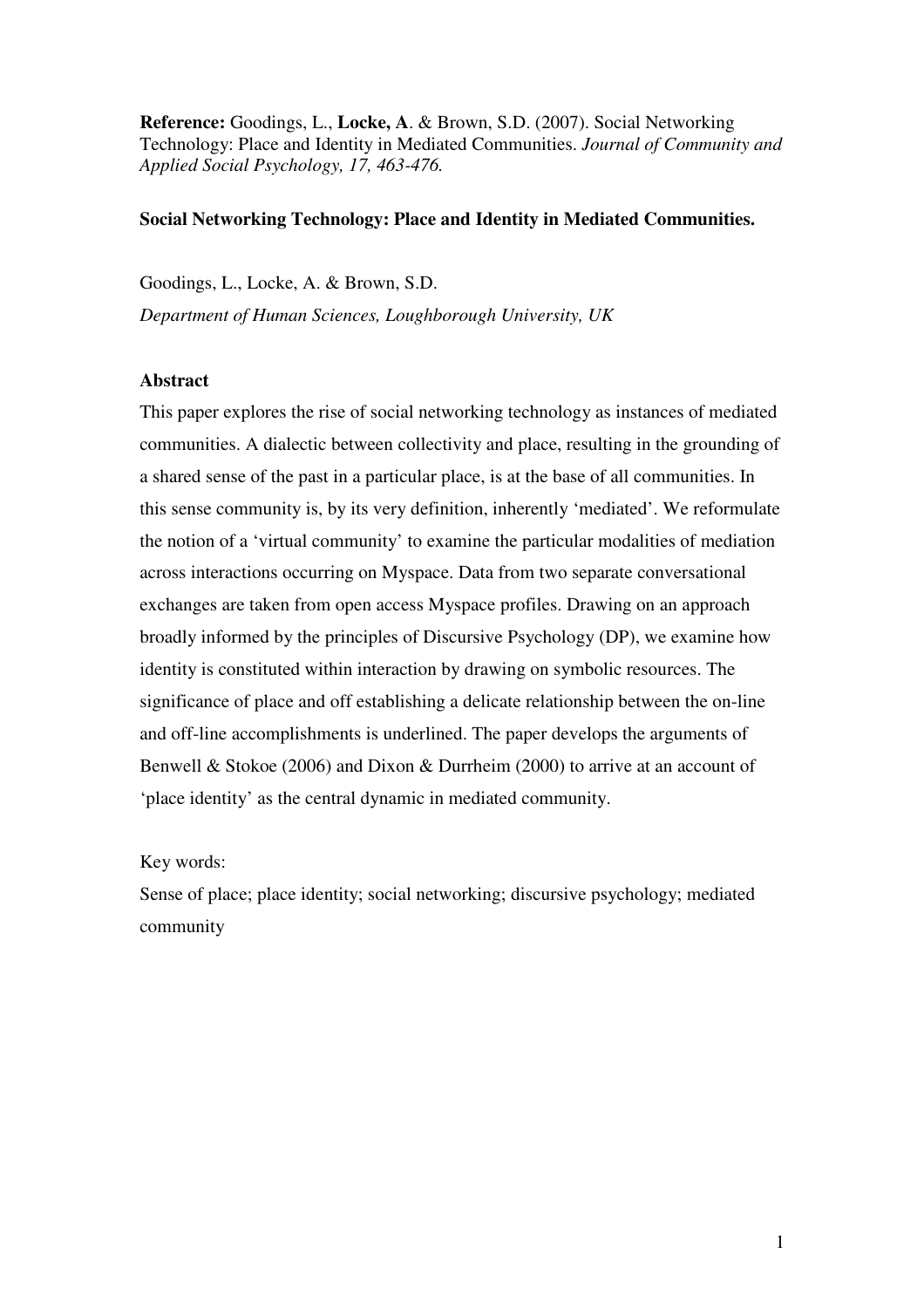# **Introduction**

Social networking technology is the generic name used for a range of internet based techniques for communicating online. Two main competitors in a constellation of explosive growth are Myspace and Bebo<sup>1</sup>. Users of these technologies are able to log on through the main Myspace or Bebo portal and build their own personal profile. These profiles consist of diverse mixtures of biographical information, personal preferences, images, weblogs (blogs) and miscellaneous text. Interaction takes place through leaving messages and images as weblogs in a predefined area of the profile. In July 2006, Myspace estimated that they had over 87 million users worldwide<sup>2</sup>. To put this in context, the sum total of social networks here rivals the population of most European countries.

The owners of Myspace – currently Rupert Murdoch's News Corporation – are keen to promote the idea that the networks of profiles, blogs and messages which make up the site are a 'community'. Clearly the commercial stakes of establishing this claim are high. The sheer numbers of users on Myspace have made it attractive to both professional marketing companies and aspiring artists (such as songwriters and film makers). All Myspace profiles contain generic information on biographical details such as age, gender, relationship status and so on, which is inputted by the user when the profile is created (there are other options to include more specific details, such as body-type and sexual preference). Marketers can then manipulate these details to make profiles more attractive to other users. However, attention to and tailoring of details is a routine presentational issue for all Myspace users. Profiles are connected through a series of hyperlinks that are attached to an image the user chooses to present (this typically takes the form of a distorted passport style photograph or another novelty image). Users who wish to increase the number of links to their profile need to offer sufficient details in order to a) make their profile 'searchable' by other users and b) provide grounds for other users to initiate interaction on the basis of shared interests. Thus a classic device found on many profiles is to provide exhaustive lists of favourite bands and musicians.

 $\overline{a}$ 

<sup>1</sup> www.myspace.com/ www.bebo.com

<sup>&</sup>lt;sup>2</sup> "Myspace to Launch Mobile Service" (http://www.guardian.co.uk/mobile/article/0,,1811243,00.html) Retrieved on 03-06-2006.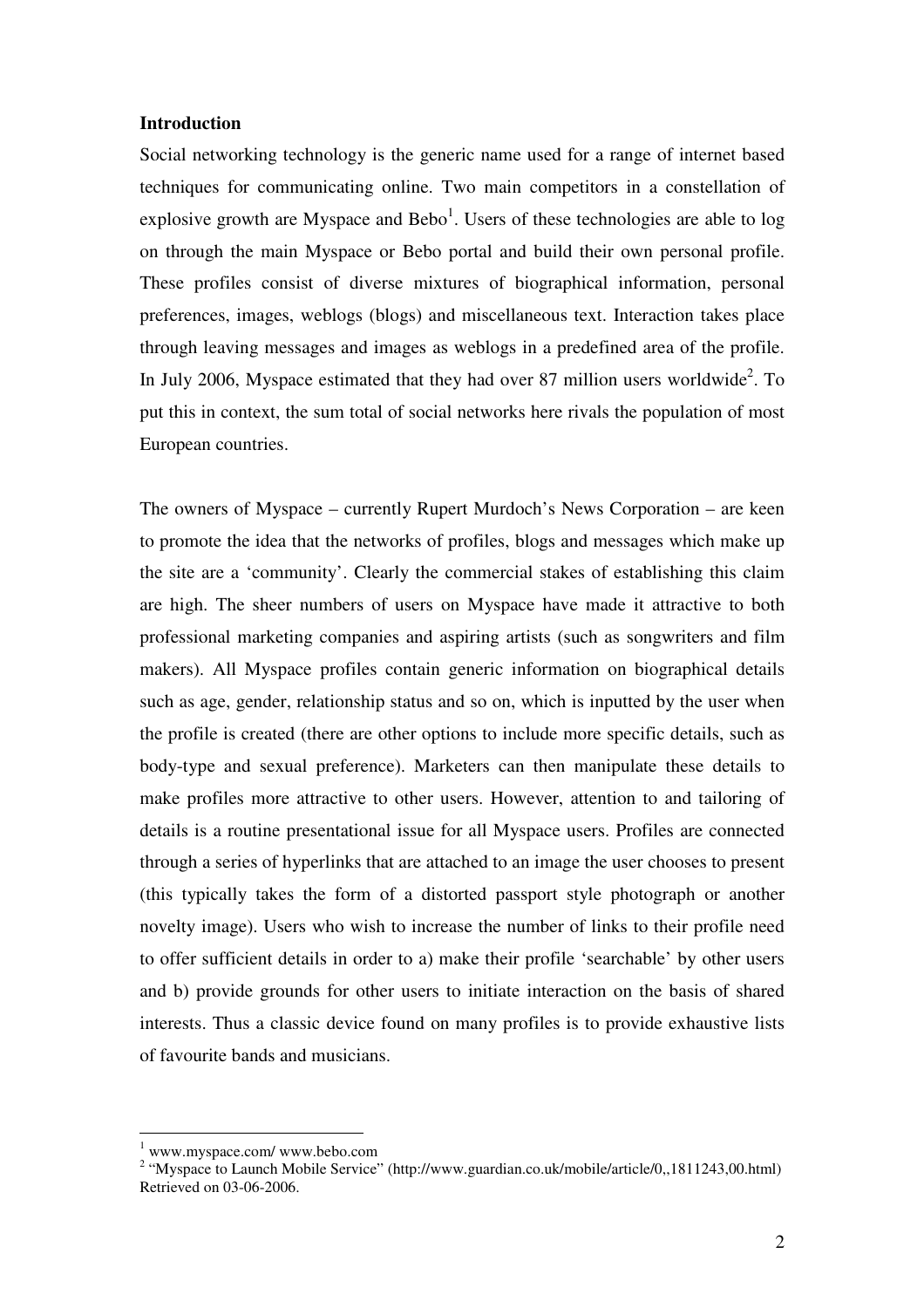Users of Myspace most certainly attend to self-presentation in their profiles, and as such we can say that identity, defined broadly as the construction and maintenance of a particular version or versions of one's character, interests and values, is an omnipresent concern. But does this mean that we can consider Myspace to be a 'community' in a serious social psychological sense of the term? Internet and media researchers have debated the application of the term community to online interaction for some term. Rheingold (1993) popularised use of the term 'virtual community' in research that described his experiences with the first wave of internet based forums for communication (such as the San Francisco based Whole Earth 'lectronic Link or WELL) emerging in the 1980s. Rheingold (1993) defines virtual communities as 'social aggregations that emerge from the Net when enough people carry on those public discussions long enough, with sufficient human feeling, to form webs of personal relationships in cyberspace' (p.7). This definition is fairly elastic, since it makes size ('enough people') and emotion ('sufficient human feeling') central.

Unsurprisingly the idea of virtual community has been fiercely debated (see 1995, 1997). Kevin Robins (1996, also Robins & Webster, 2001) makes recourse to a strong version of social theory (i.e. Marxism) to argue that online interaction is a privileged space of interaction that is dominated by neoliberal ideology and bears little relation to the conflicts and struggles of genuine 'real-life' communities (see also Borsook, 2000). Wellman & Gulia (1999) take a more cautious position. They note that a range of social psychological phenomena, such as tust and reciprocity, can be seen to be in play during on-line interactions, and suggest that the problem with the term 'virtual community' arises from romanticising the 'real world' notion of community:

there is so little community life in most neighbourhoods in western cities that it is more useful to think of each individual as having a *personal community*: an individual's social network of informal interpersonal ties, ranging from a half-dozen intimates to hundreds of weaker ties. (Wellman & Gulia, 1999: 185)

Wellman & Gulia argue that if we treat all communities as essentially 'personal communities', then it becomes possible to see how the specific features of online community facilitate or impair personal ties, and to compare online and real life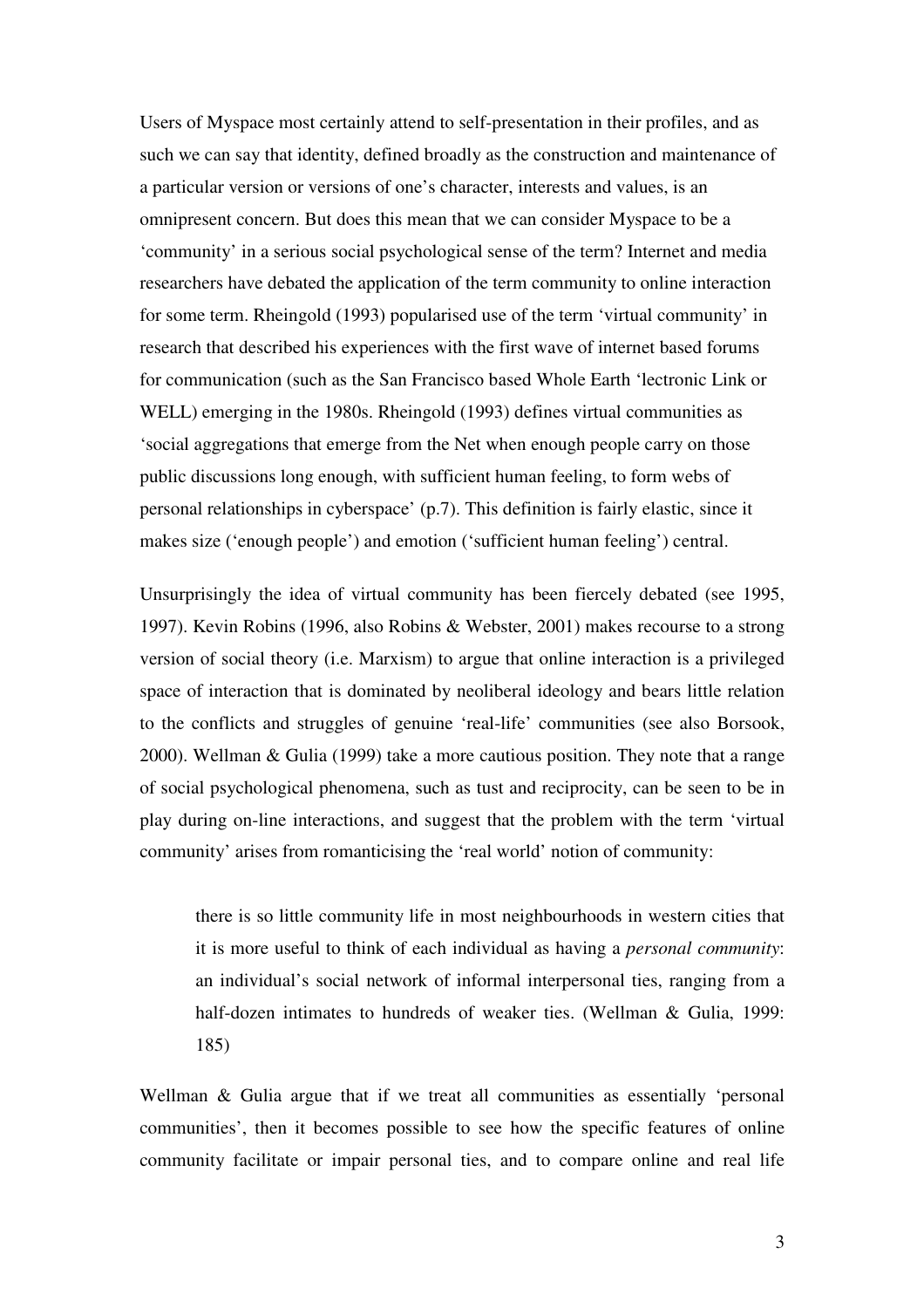'networks of informal interpersonal ties' on this basis. But despite the relative subtlety of this definition, in contrast to both Rheingold and Robins, the notion of a personal community defined by social ties remains an objectivist approach that treats collectivity as something that can be directly enumerated by counting up the sum of relations and their relative strength. It leaves untouched the idea that community is something which is *felt* or *experienced* rather than 'just there'. If online interaction can properly be referred to as a 'community' then we need to explicate what Bakardjieva refers to as 'virtual togetherness' (2003). This work takes its point of departure from Benedict Anderson's concept of 'imagined community', which refers to the sense of belonging that members feel even in the absence of regular contact with large groups of fellow members:

It is *imagined* because the members of even the smallest nation will never know most of the fellow-members, meet them, or even hear of them, yet in the minds of each lives the image of their communion. (1983:6)

'Virtual togetherness' may then be seen as a special case of the more general imaging of the collective-at-large that Anderson sees as critical to any dispersed group (see Feeberg & Bakardjieva, 2004). There are clear links here to Sarason's classic (1974) work on 'psychological sense of community', which similarly emphasises a sense of interconnectedness as emerging from social ties. McMillan and Chavis (1986) formalise this as in terms of membership, influences, fulfilment of needs and shared emotional content. Theoretical perspectives of a sense of community focus on community as an observable phenomena, such as, geographical place. This uses place as the connection that ties people into a shared experience of a sense of community. This contrasts strongly with the alternative sociological approaches drawn on by Wellman & Gulia (e.g. social network theory) that focus on the physical structure or formation of a community. The link between psychology and place shows how 'community' could provide an increased basis of belonging within a social group (Bess et al, 2002). The psychological aspect of the research notices how an individual understanding and feelings relate to the other members of the group. A psychological sense of community has then been used to explore a range of issues covering participation (Hunter, 1975; Wandersman & Giamartino, 1980), perceived safety

4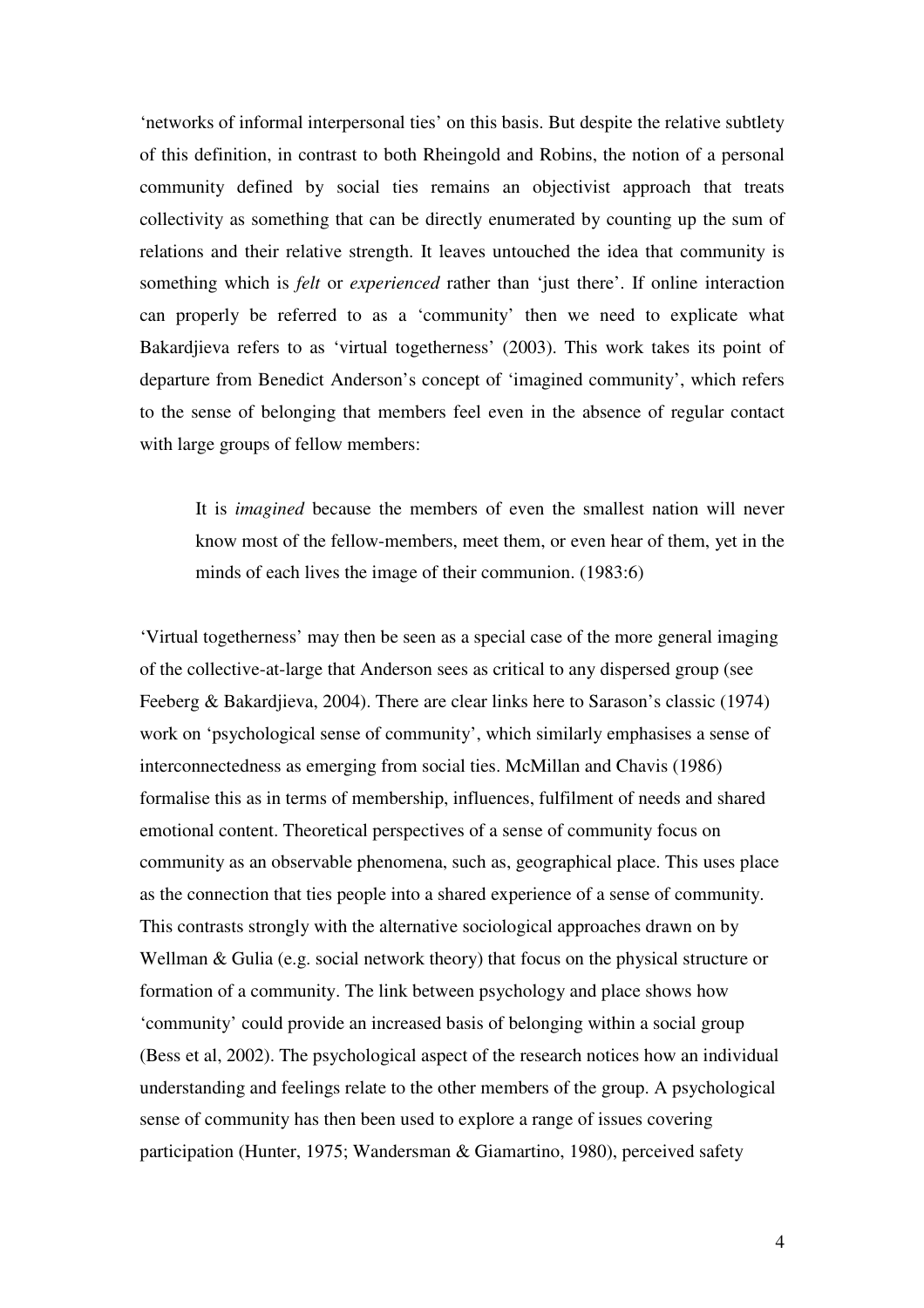(Doolittle & McDonald, 1978) and an ability to function competently in the community (Glynn, 1981).

The re-orientation to psychological rather than sociological definition of community is useful in that it allows us to see that Myspace users may feel membership and shared emotional connection without necessarily possessing 'strong ties' to large numbers of fellow users. But it does introduce another problem, by making place central to community. As is classically said, the internet is not any sort of place at all, in the usual geographical sense of the term. In the case of Myspace this is particularly acute since there is nothing other than sets of interlinked profile pages. Other forms of online interaction, such as Second Life, do provide what might be called 'public places' by representing users as avatars who can navigate visually rendered artificial worlds. So does this mean that Myspace cannot, after all, be considered a community?

# **From virtual to mediated community**

The difficulty we have with Myspace bears some relation to the problem the French sociologist Maurice Halbwachs encountered in extending his theory of collective memory to groups whose social ties are apparently provisional and fleeting (e.g. economic or legal), in contrast with groups build around more obvious 'community' relationships (e.g. families, religious communities). In brief Halbwach's (1925/1992; 1950/1980) argues that a social group is defined its relationship to a shared sense of the past which defines its current identity. Billig summarises this well:

It is possible for a collectivity to have its object of commemoration as the past itself rather than a specific past event. What is recalled is not an event, whether genuinely historical or mythical, but the feeling that the collectivity possesses a history (Billig, 1990:62)

Halbwachs asserts that this sense of collective history is defined by a 'collective framework' in which the present activities of the group can are located with reference to a set of values and a group identity which. The past is then continuously invoked and mobilised, typically through the use of general statements ('we have always done this') or key events ('we all remember the time when…'). Halbwachs argued that the maintenance of such a framework could perpetuate the identity of the group beyond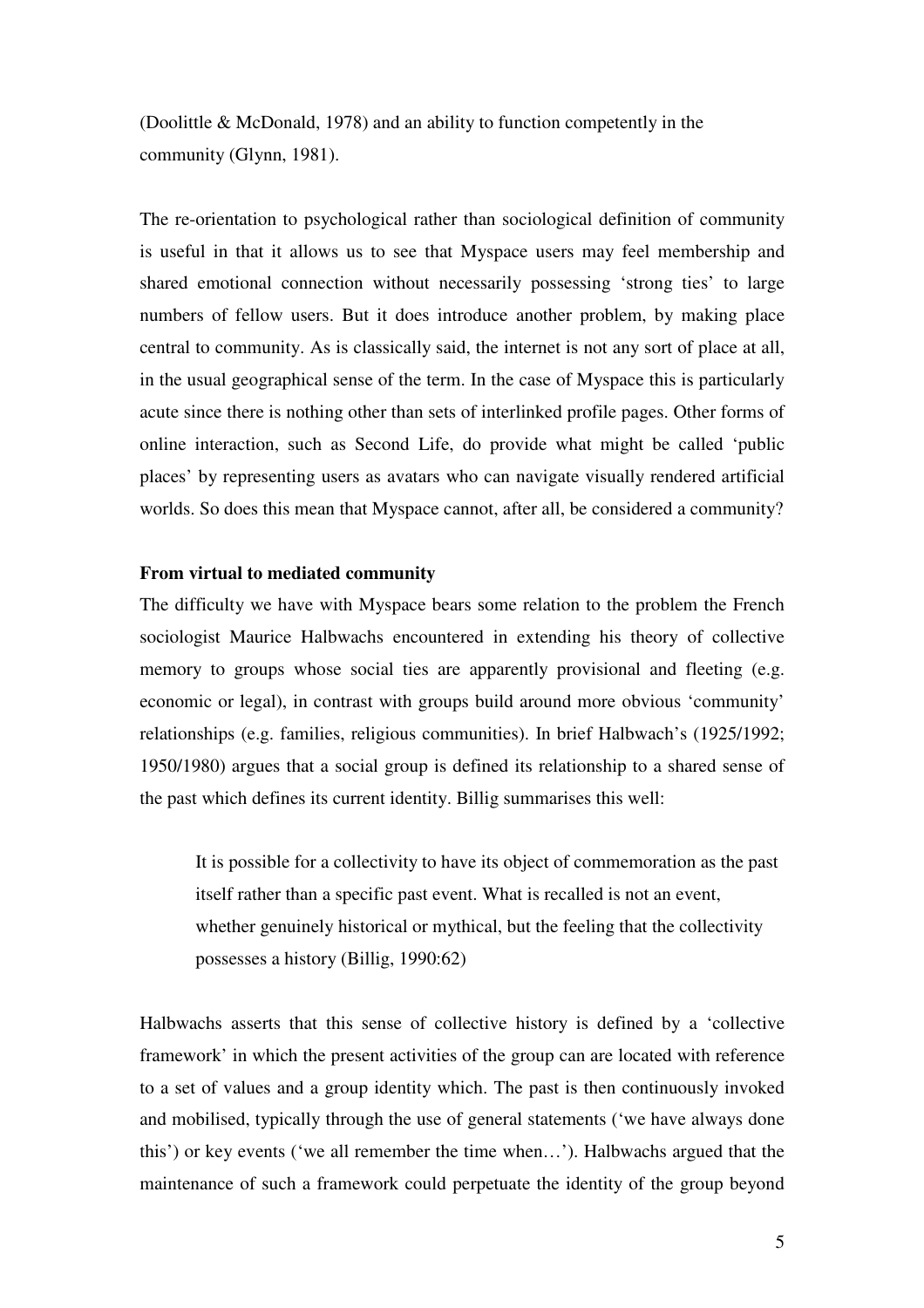the loss of individual members and actual historical changes. But for our present purposes Halbwachs most interesting claim is that collective frameworks intersect with 'place' – that is the spatial geography that the groups claims as its own:

The group not only transforms the space into which it has been inserted, but also yields and adapts to its physical surroundings. It becomes enclosed within the framework it has built. The group's image of its external milieu and its stable relationships with this environment becomes paramount in the idea it forms of itself, permeating every element of its consciousness, moderating and governing its evolution. (1980: 130)

Groups 'engrave' their image on the spaces they inhabit, which then serve as material supports for collective frameworks of memory. So deeply intertwined is 'place' with 'common past' that for group members it 'permeates every element of consciousness'. What Halbwachs describes here is certainly very close to a 'psychological sense of community'. But with a crucial difference. The relationship between the community and place is not one where place binds community relations, but is rather better grasped as a dialectic which continuously evolving. The community 'transforms' place by selecting and emphasising certain features of it as particular relevant (e.g. the particular spaces of the city that enable leisurely exchanges), and is in turn 'shaped' by place as it 'permeates every element of is consciousness' and comes to figure strongly in how the community thinks of itself. This dialectic is also mediated by a set of identities which become available as a consequence, and which serve to elaborate and amplify the relationship between place and group (for example, the 'miser' or the 'wayward child'). Halbwachs (1980) argues that this approach works equally well in relation to groups who have a more tenuous connection to the social spaces that they inhabit (e.g. market traders, lawyers). Although the features of a given court room or market site may changes, they are still seen to be shaped by the historical tradition and customs of the law or the market as they are reflected in the collective memory of the group.

Halbwachs' approach has been recently updated in Dixon & Durrheim's (2000) development of the concept of 'place identity' (cf. Proshansky et al, 1983). Dixon & Durrheim are similarly concerned with explicating the relationship between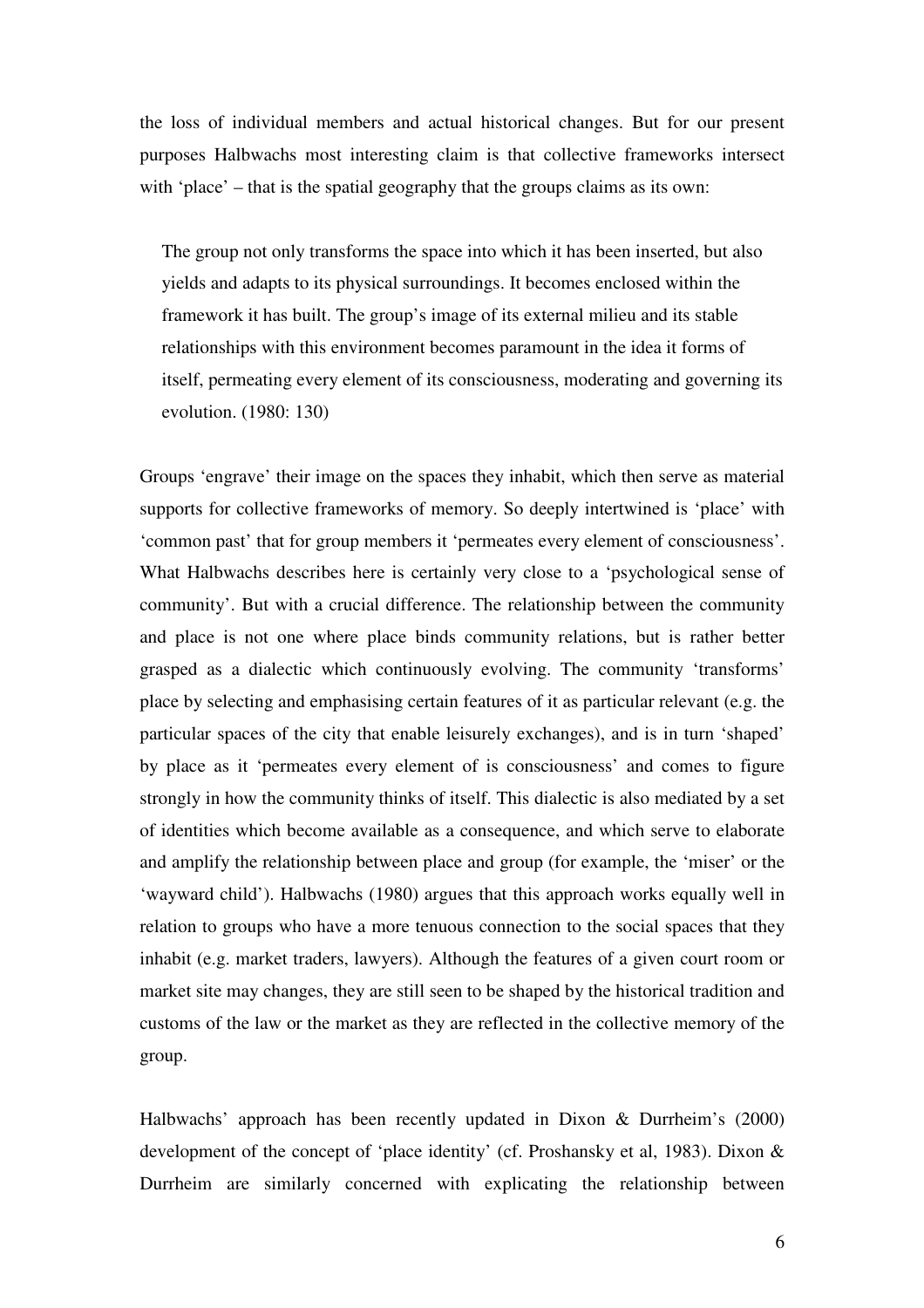collectivities and the social spaces they inhabit. They emphasise that identities are discursively formulated – that is, they are sets of claims and self-descriptions which persons adopt (and sometimes dispose of) in the course of everyday interaction. If this is so, then 'place-identity' cannot be equated to a cognitive entity such as a 'sense of belonging'. Claims that one's identity is grounded in a particular place can instead be treated as symbolic resources that are mobilised in interaction to warrant and ground whatever version of identity is being rendered operant. For example, Wallwork & Dixon (2004) show how pro-hunting protestors attempted to appeal against the ban on fox hunting in the UK by promoting a version of British identity grounded in a 'country way of life', now under threat by supposed governmental interference. In this way place identity, Dixon & Durrheim suggest, 'might function to underwrite personal identities, render actions or activities intelligible, express tastes and preferences and mediate efforts to change environments' (2000:36).

The concept of place-identity allows us to reformulate 'virtual community' in the following way. A collective that can lay claim to place finds in its relationship to this social space the basis for both a sense of its own collective history, and the grounds for a series of identities. Although these identities may be 'naturalised' – i.e. seen to simply emerge from place itself – they are formed and maintained discursively through routine interaction and through the use of mediating symbolic resources (see Billig 1991 on the daily practice of swearing allegiance to the flag in classroom in the USA). We will use the term 'community' to any group which is able to maintain itself in this way. However, certain kinds of communities find themselves quite literally 'displaced' – for example, living geographically apart as a diaspora (see Anderson, 1983). In such cases the dialectic of collective with place becomes further mediated by other symbols. For example, Edward Said's (1989) study of the Palestinian diaspora points to the importance of domestic objects and mementos as markers of the 'lost land'. Finally, there may be communities whose members have never had any form of geographical connection, and who have the additional task of then defining the 'place' on which their collectivity is engraved – such as the 'virtual' place of website or discussion list – and through which place identity will be grounded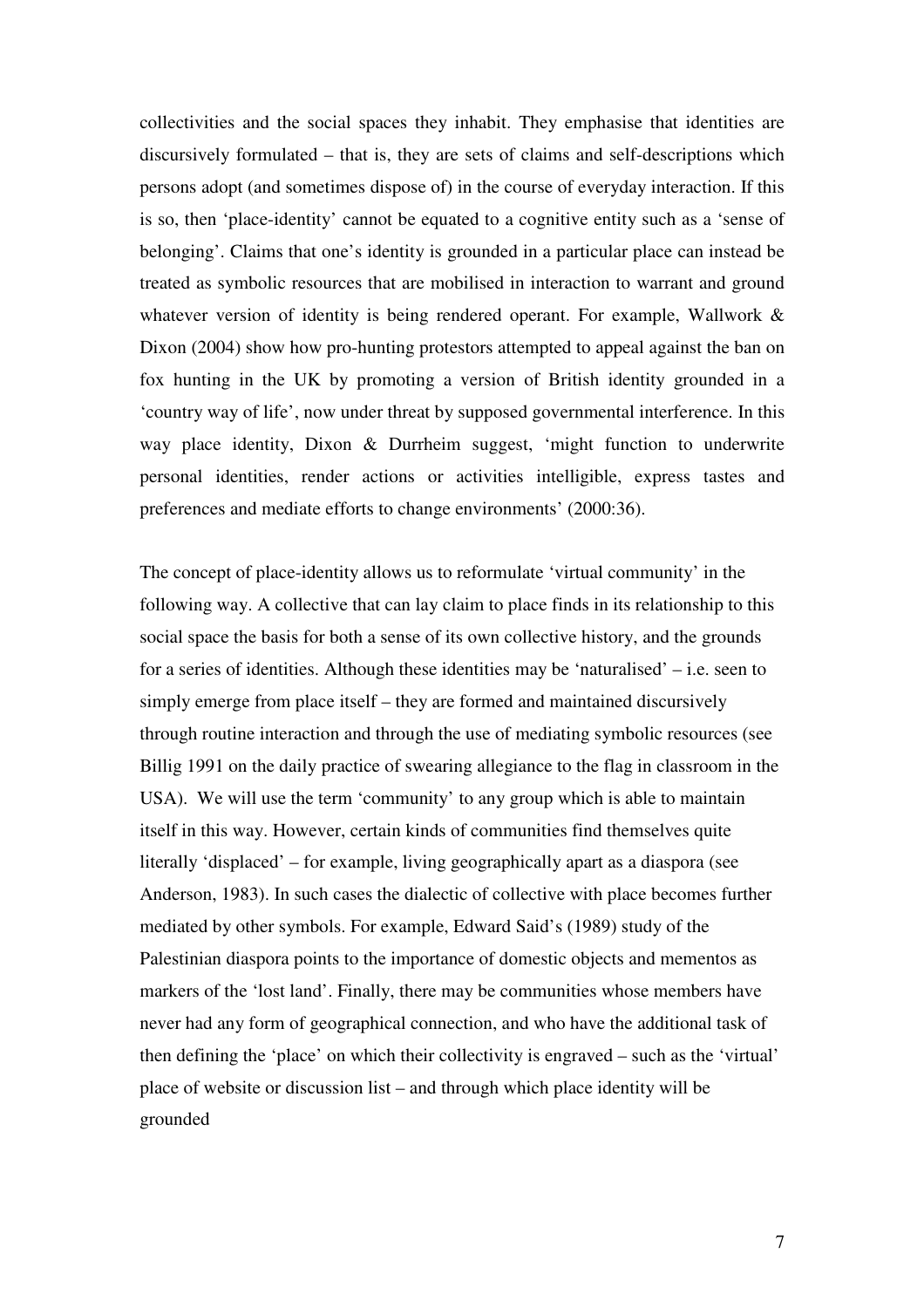Our argument is that all communities, defined in this way, are 'mediated'. That is they correspond to the following  $- a$ ) a dialectic of place and collective; b) the mobilisation of symbolic resources; c) the maintenance of a collective history and d) the underwriting of personal identity in place identity. What is crucial is the *relative degree* of mediation involved in a given community. Virtual communities are not then opposed to other kinds of community in some way, but instead differ in terms of the complexity of the mediation involved and the modalities through which this occurs. For example, Benwell & Stokoe (2006) point to the range of deictic markers (i.e. adverbs and pronouns which indexically relate an utterance to time and place) found amongst posts to internet message boards. Terms such as 'here','now', 'this', 'nearby' etc all create a sense of immediate proximity, or shared space (hence these are illustrations of *proximal deixis*). Such markers are common in ordinary interaction, but they become particularly important when there is no literal shared space. Speakers are instead using conventional language signifiers, such as, metaphor and turn taking to attempt to 'recreate' a spatial reality. Benwell & Stokoe also point out that proximal deixis requires some sense of where 'here' is or what 'this' means, thus there is also a considerable amount of spatial and visual metaphors used in such postings, coupled with descriptions of imaginary spaces ('hi come sit with me').

We can then study virtual communities as particular instances of mediated communities. This means asking how existing symbolic and discursive resources are deployed by the community to define and 'engrave its form' on social space. The social space in question may be some geographical place about which the community members have some shared history. It may alternatively be a 'space' that is worked up entirely interactionally, or, perhaps more commonly, some mixture of the two. Interestingly a great many interactions between users of Myspace and related sites fall into this category. Users tend to have some knowledge of those others with whom they interact most both online and offline, with the result that the claims they wish to make about geographical place and its relationship to the community (e.g. in the selfdescriptions they have featured on their profile) can be called to account. We may also examine how territorial claims to social space (whether virtual or not) constitute place identities which underwrite personal identities, and how these identities are deployed as warrants for action and expressions of emotion. In what follows we will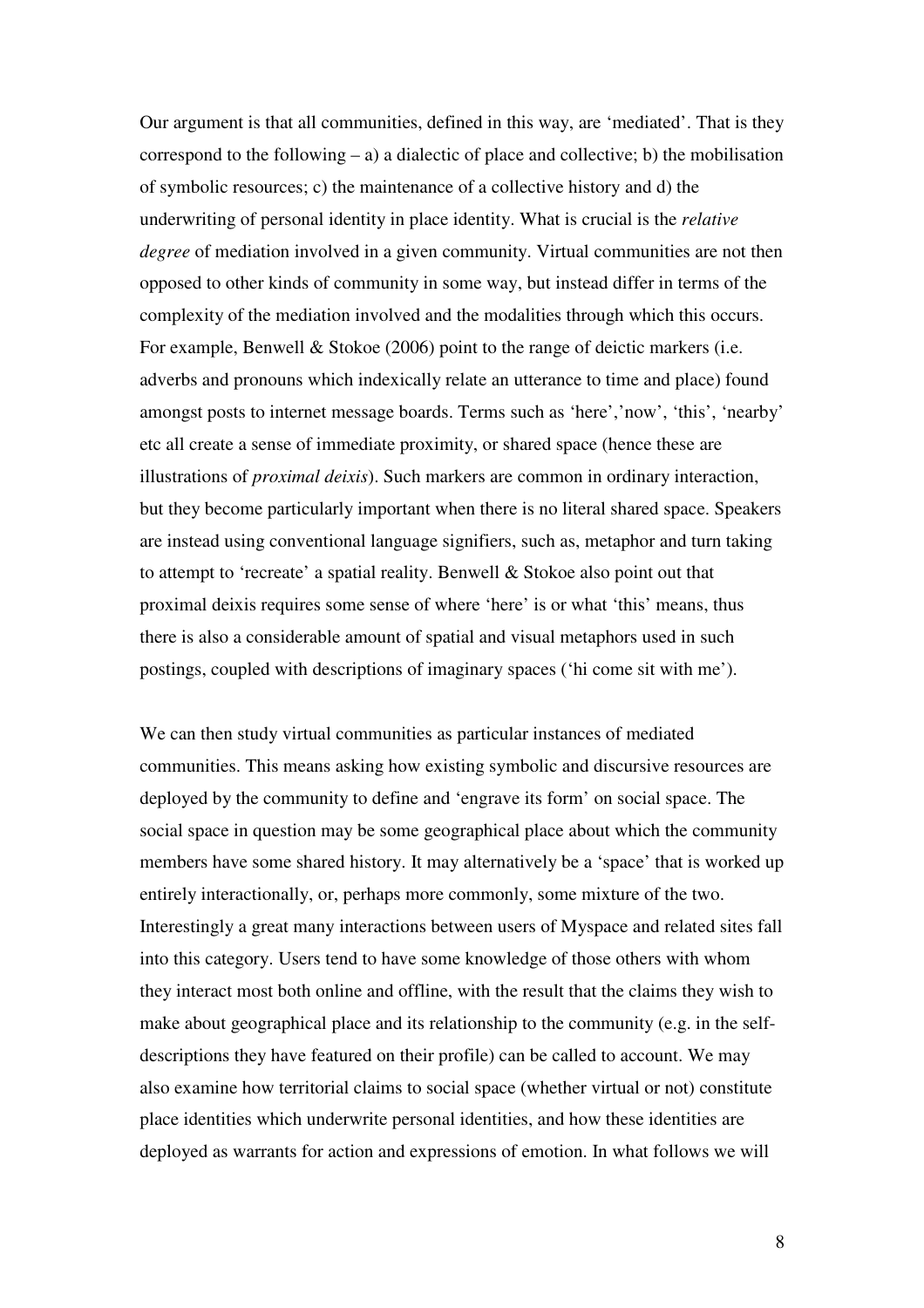do this by making a close qualitative analysis of two exchanged occurring on Myspace.

# **Method**

The data in this study was obtained from two open access profiles from Myspace. The Myspace data was taken from a search under the following settings, age (between 18 and 35, this is the default setting), gender (men and women), location in UK (any), what are they here for – networking (this was selected from a scroll down list of possible options, such as, relationships, friends etc.). The search initially found 3000 people. Two were selected as examples of extended, recent conversations (2 x pairs of participants [n=4]). Although Myspace counts as a public domain, photographs have been removed and all other names have been changed in order to maintain a degree of anonymity. The time signature on each section allowed the turns to be joined together to match each turn. For the people involved with writing this conversation the replies only appeared on the other person's profile, therefore, there is no constant reminder of what has already been written.

The data was read repeatedly to identify emerging themes in the exchange between the participants. The analysis was broadly informed by principles of Discursive Psychology (DP) (see Edwards & Potter, 1992; Middleton & Edwards, 1990; Potter & Wetherell, 1987). This is a broad approach resting on ethnomethodological principles, and using in the main the methods typically associated with discourse analysis (see Gilbert & Mulkay, 1984), and some of the principles developed from conversation analysis (Sacks, 1992) and membership categorisation analysis (Sacks, 1992). Discursive psychology conceptualises language use as more than the exchange of information, being instead the performance of social action.

Following DP principles, we treated identity as the always provisional outcome of unfolding interaction. Identity is then constructed through the sets of self-descriptions, formulations and category-use which each participant sequentially deploys during the course of interaction. We paid particular attention to the way categories and descriptions indexed to 'place' were deployed by participants, and how these served as resources for the making of identity-relevant claims. Following Benwell & Stokoe (2006), we examined references to place as deictic markers, but, as we will show, we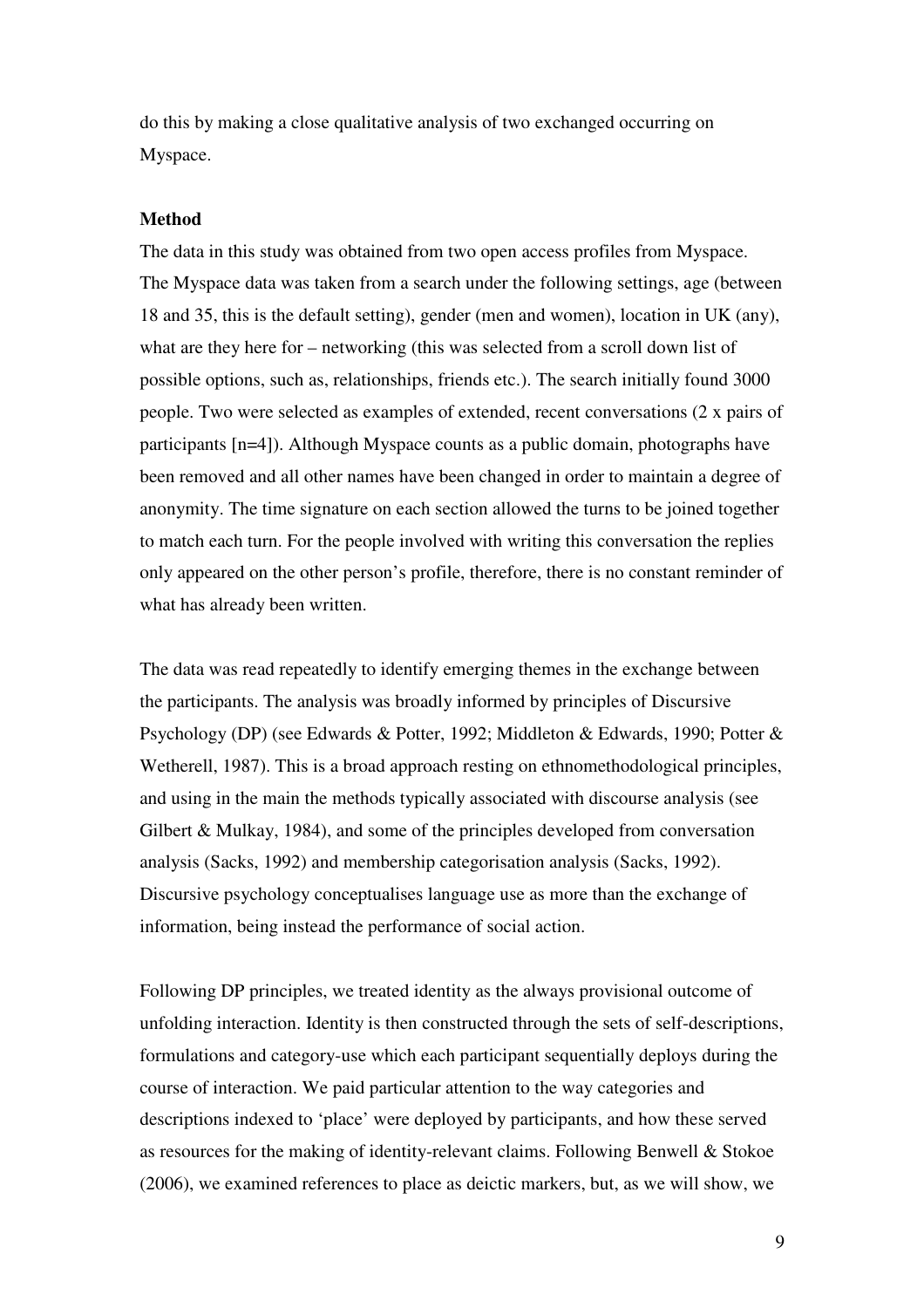see these markers as instances of a mediated community recruiting 'place' as a symbolic resource to maintain and affirm current relationships.

## **Analysis**

The analysis will focus on two of the themes that were evident in the conversation: (1) Grounding online exchanges in a shared experience of place (2) Negotiating relational identities. The extracts will not be analysed in a strict sequential order so that different segments of the speech can be used to identify themes. The first extract we want to discuss is taken from a conversation between John and Rebecca. It demonstrates how past experience of a particular place is discursively mobilised in order to ground and authenticate present constructions of identity.

## *Theme 1. Grounding online exchanges in a shared experience of place*

Our analysis treats the exchanges (i.e. sets of postings between profiles) as forms of social action. The immediate 'interactional business' which is being accomplished in the following social action is the establishing of a relationship to a common past, as occurring in a particular. But, as we hope to show, what is at stake here is the authentication of a set of identities being worked out in the present:

## **Extract 1.**

1. John-5/21/2006 1:51 PM

2. rebecca!! hows kent? quite bored here now been in the computer 3. labs4 hours now coz de vin-thingy sold out bored bored very bored 4. i think i need some whisky or somethink speak 2 ya soon u crazy 5. hardcore party animal!x

#### 6. John-5/22/2006 9:31 AM

7. ok who left the rank stuff in the kelloggs crunchy nut bowl in the 8. fridge and then try to cover it up with some tin foil. It 9. obviously had been there a while coz it had a layer of white 10. fluffy mould covering the top of what every it was it smelt so 11. bad i nerly chundered, not quite as bad a big andrews salad but 12. still not cool. lol

13. Rebecca-6/4/2006 3:55 PM

14. i'm meeting brenda on wednesday in london! how werid is that! 15. also had a dream about the flat and u and little anthony were in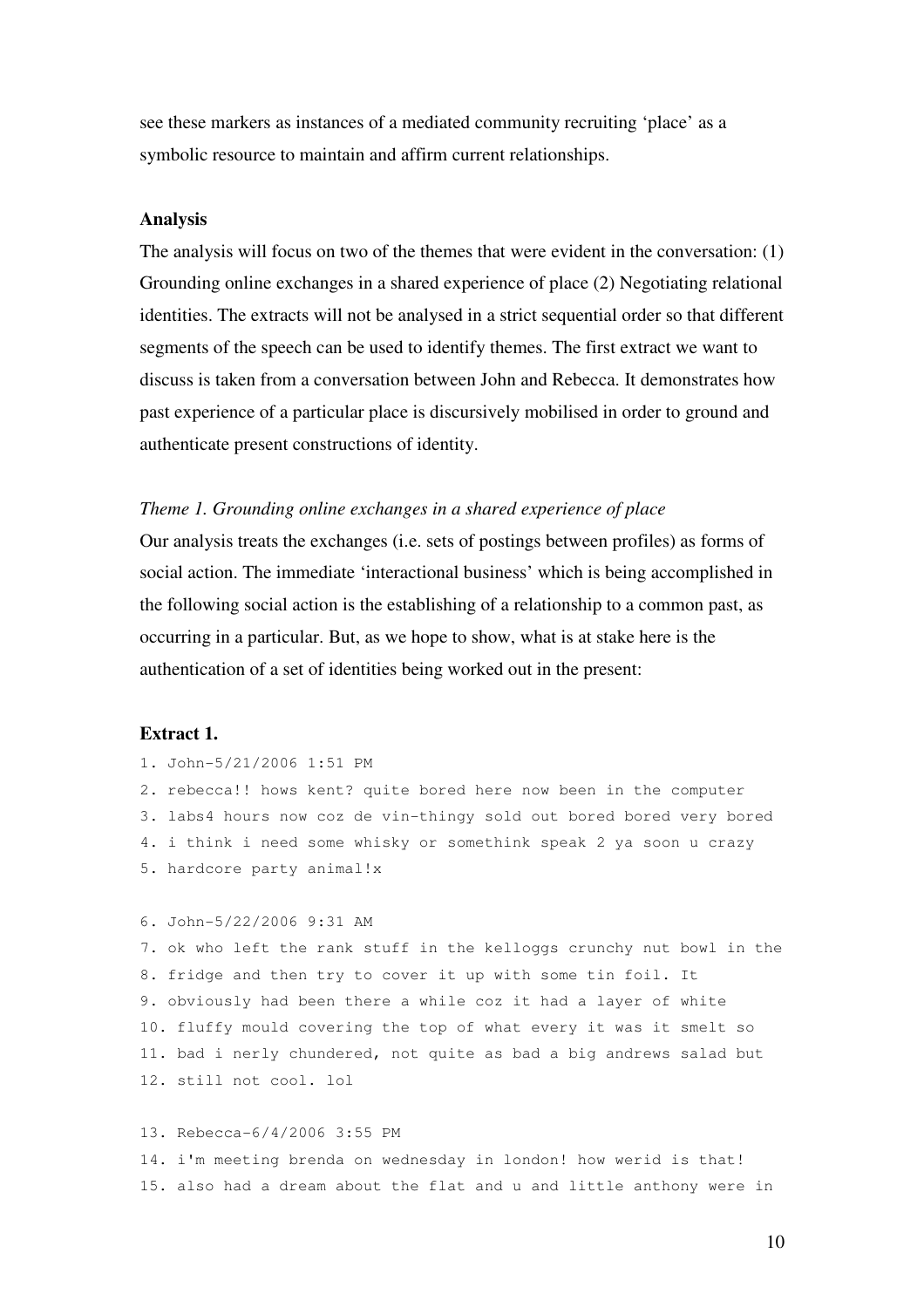16. my dream and the flat was a disaster, everything was soo ugly 17. and there was crappy cartoon/animal wall paper all over the 18. joint. we were off to complain and then i woke up. i wonder if we 19. did her in. 20. u heading down to london any time soon? u had sun too? had it 21. over the weekend and i had a little tan! beats sunbathing outside 22. halls! this sun lasts for more than ten minutes!xxx

23. Rebecca-6/8/2006 8:19 AM 24. HAPPY HAPPY HAPPY BIRTHDAY!!!xxxxxxx 25. careful on the old whiskey! wink winkxxxxx

26. Rebecca-6/14/2006 3:44 AM

27. i had another dream about our flat. this time the deco was a bit 28. better. that woman makes me nervous as to what "her" standards of 29. taste are. u partying hard mister john? thinking about an outing 30. on sat. ohhh how was alton?xxxxxxxxxxx

#### 31. John-6/16/2006 4:02 AM

32. Of course i am party hard! every1 seems 2 be having house parties 33. which is great coz it doesnt cost me a thing! alton was rea;;y gd 34. and the ppl that just happened 2 b there on the same day just 35. made the whole day a lot more interesting. I had a dodgy dream 36. about the house well not really our flat, the three of us were 37. walking 2wards ur place when 1 of the other house on princess st 38. blew up but it didnt effect ur place so it ok. I talked to a few 39. ppl about employment as well yesterday so soon i might actually 40. start working which will suck coz i'll end up missing the wolrd 41. cup aaagggggh!! take it easy speak 2 u soon.x

Extract one shows John initiating a conversation by asking 'hows Kent?'(line 2). From this first turn, it is apparent that John is acknowledging and making relevant the geographical separation between himself and Rebecca. Significantly this is followed by 'been in the computer labs 4 hours' (line 3). This statement is more specific and implies that both parties have some prior experience of 'the computer labs'. There is an interesting contrast between the two relatively different geographical formulations which are invoked to the same purpose - the comparatively large scale 'Kent' to the small, specific 'computer labs'. By using the relatively flexible formulation 'Kent', John is offering Rebecca a fairly wide latitude of possible responses (i.e. there are a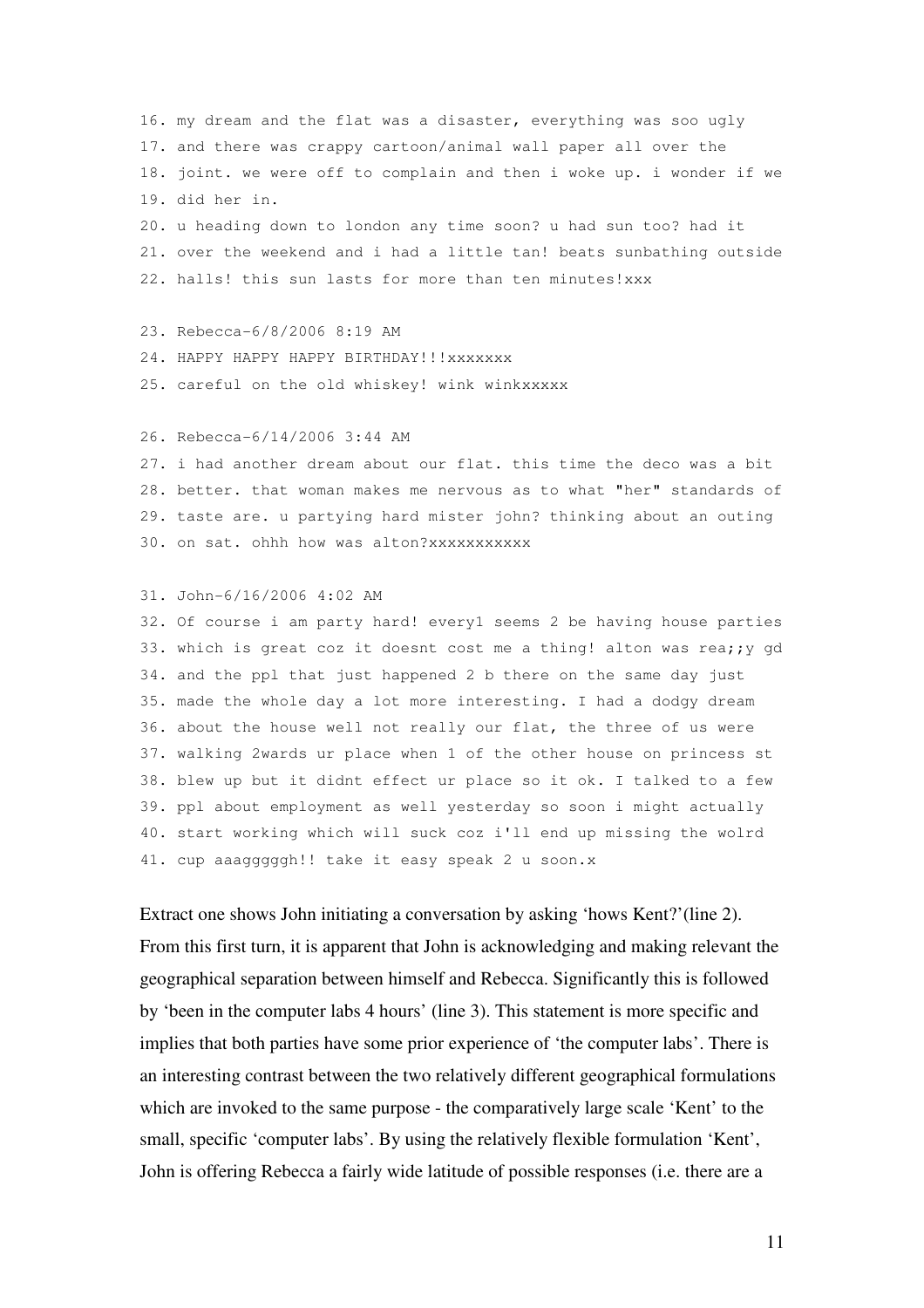great many activities that might be reasonably represented as bound by 'Kent'). But the use of phrase 'the computer labs' is far more specific and carries with it the suggestion of a far narrower set of activities. Moreover, the immediate tag of a justification ('coz de vin-thingy sold out') constructs a shared awareness and experience of just what it means to be in 'the computer labs' (i.e. 'bored bored very bored').

Doreen Massey recognises this phenomenon as using the experience of place as a 'product of interaction' (1998:122). That is, rather than see 'place' as simply reducible to some geographical location, place is here represented as shaped by and in some sense the outcome of a prior set of interactions. John is then appealing to this shared sense of what has previously occurred in 'the computer labs' as a way of instigating conversation with Rebecca. The shared knowledge of place then provides for a possible interactional opening in the present, despite lack of immediate physical proximity. But this opening does not seem, by itself, to secure adequate grounds for interaction, since John goes on to mobilise another category - 'u crazy hardcore party animal' (line 3). This is what is usually referred to as a Membership Category Device (MCD) (Sacks, 1992). It is a category which comes ready-packaged with a clear set of putative behavioural ascriptions (for example, a 'hardcore party animal' might be expected to engage in binge-drinking, excessive socialising etc). The invocation of this MCD might be doing various forms of work. For example, it might serve as a bridge to the earlier appeal to shared experience. If Rebecca is a 'hard core party animal', then their shared experience might serve to jointly locate John in the same category (John appears to be pushing towards this in his claim to be needing 'some whisky or somethink'), which would in turn resolve the dilemma of why John feels it noteworthy to report his 'bored bored very bored' state.

The difficulty with using MCD's in this manner is that it relies on the individuals to whom the MCD is proposed to accede to this discursively formulated common view of the past experience. Indeed we might see that what John is offering up to Rebecca here is a somewhat over-emphasised description. If, following Dixon & Durrheim, we see the identity category as grounded in place, then if follows that the 'party animal' description is tapping into a past representation of what it meant to be a part of the community who frequented the computer labs. Dixon & Durrheim note that there is a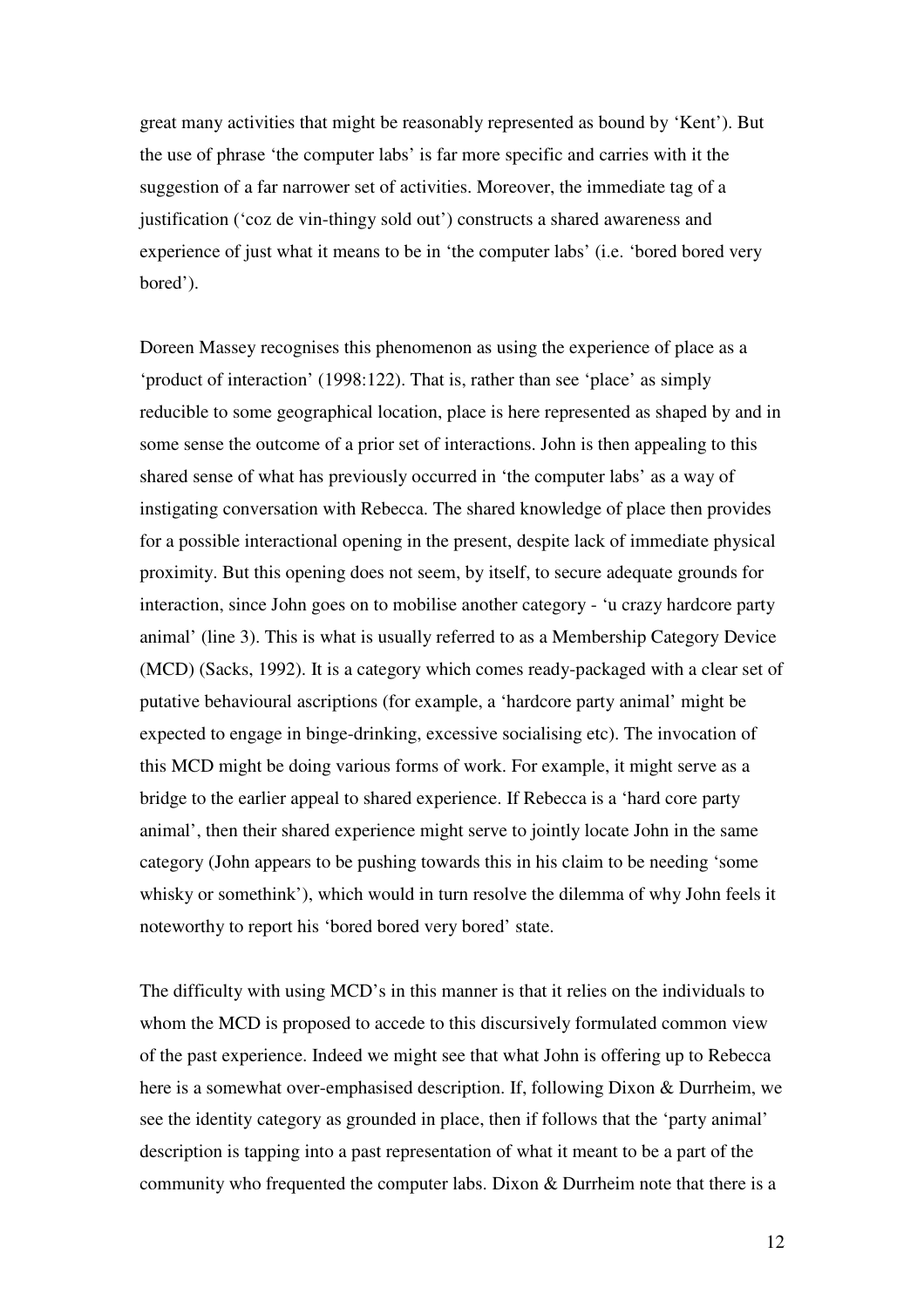tendency within place-identity formulations to offer a 'nostalgic conception of place now vs. place then' (2000, p.36). Whilst it would be stretching matters to say that such a short post could be characterised as nostalgic, the geographical remoteness of Rebecca the 'crazy hardcore party animal' makes for a strong contrast between the description of the present boredom and the category implications associated with the past.

We see further examples of the use of past experience in extract one through the use of 'the flat' (line 15) as a way of using place to bridge the gap between online and offline exchanges. As opposed to the 'party animal' example, 'the flat' makes a more nuanced appeal to the past. The first mention of 'the flat' is surrounded by negative implications; 'had a dream about the flat and you and little Andrew where in my dream and the flat was a disaster, everything was so ugly and there was crappy cartoon/animal wall paper all over the joint' (line 16-18). Throughout this turn, Rebecca offers an account of a 'dream' that nevertheless is situated in a shared experience of place. We might see that the potential relevancy of reporting an otherwise irrelevant dream in this way is that it displays not merely that Rebecca still thinks about her past relationships, but that the shared past with John (and 'little anthony') enters into the relative intimacy of her dream-life.

Rebecca's turn in lines 16-18 is marked by its use of extreme case formulations (Pomerantz, 1986), such as "disaster" and "so ugly" which serve to build up the extremity of the account. The use of extreme case formulations in Rebecca's dream sequence communicates an ongoing interest in 'the flat' to the wider audience. Both cases of the 'party animal' and 'the flat' represent a range of sentiment implied through the discursive construction of place in mediated communities. The online exchanges use a tactfully constructed discourse that seems to communicate to a wider audience through the experience of offline exchanges.

In the latter part of extract 1, Rebecca leaves three presumably unanswered messages in relative quick succession (line 42-44, line 45-50 and line 51-60). It is always possible, of course, that some other form of mediated communication (e.g. text messaging) has occurred in the intervening time. However there are various features of this post which seem to indicate that a concerted attempt is being made to both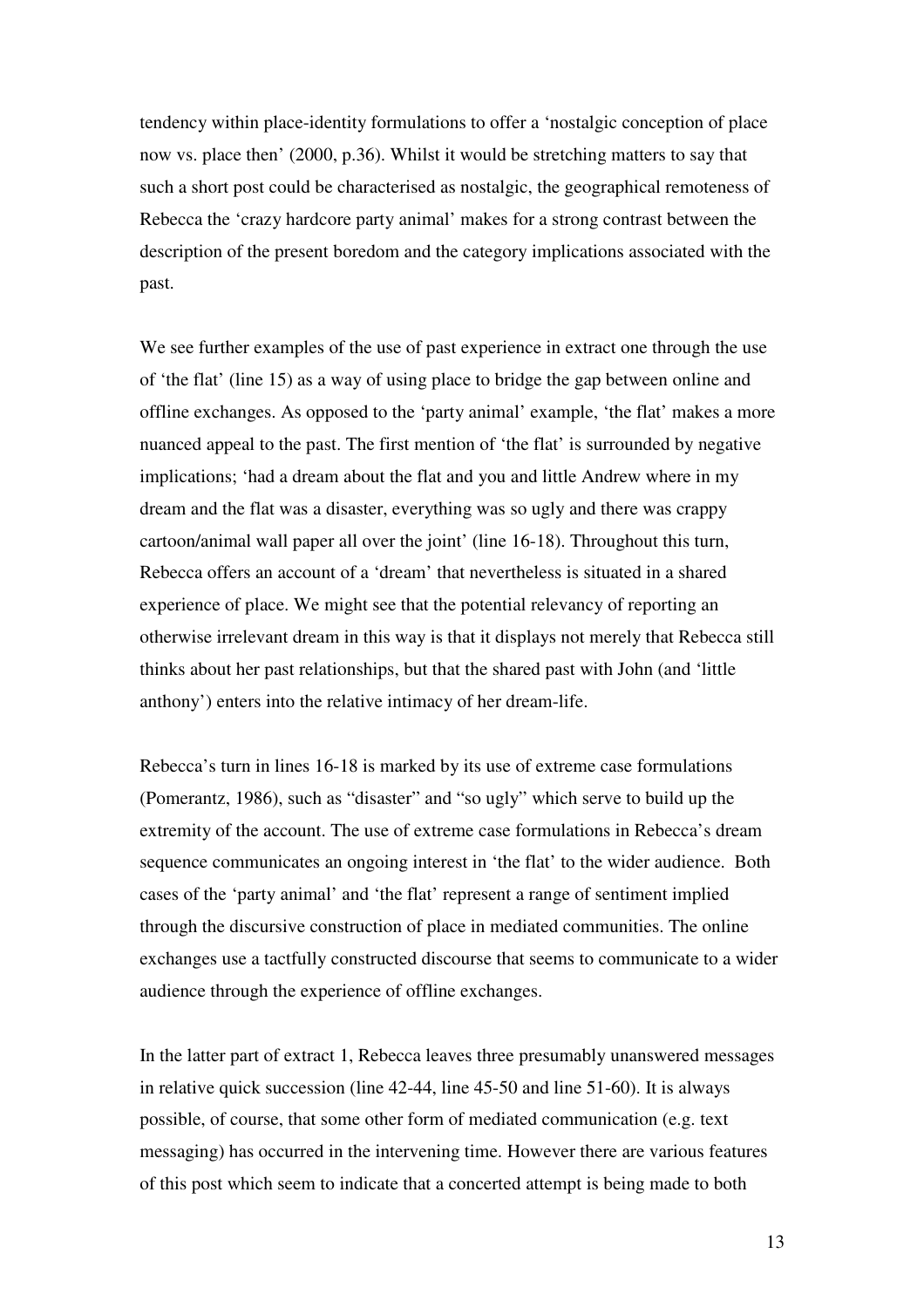affirm their relationship and solicit a reply. In the third message the dream scenario is revisited that contains a reference to 'that woman' (line 28), presumably the landlady/owner of the flat, with a disparaging remark about 'her' standards of taste. We can read this remark as an attempt to 'populate' the shared past with other memorable persons who can be the subject of joint recollection. In recalling the landlady and her awful taste in décor, Rebecca invites John (and others who may be reading their public posts to one another) to affirm their shared evaluations and values. Dixon & Durrheim refer to such population of the past as 'locatedness' (2000). Rebecca follows the talk about 'her' with 'u partying hard mister john?' (line 29). This echoes the earlier nostalgic conception of a 'crazy hardcore party animal' (line 3). The term 'mister john' represents an affectionate use of a formal term of address (also seen in extract 2 with 'sir' and 'miss'). Using this affectionate term demonstrates a sensitivity to how the offline relationship is discursively organised. This requires managing the relationships between different members, for example, John replies to Rebecca's question 'u partying hard mister john?'(line 29) with 'Of course I am partying hard!'(line 31). This immediately attends to the nostalgic conception of 'party animals' with which Rebecca is known to be a part. It shows that the category of 'partying' is used to repeated effect throughout their online exchanges and is built into the discursive construction of their past experience of place.

This last few posts are interesting because they demonstrate both a change in the footing of the interaction. For example Rebecca refers to the flat in two ways: 'the flat' (line 15) and 'our flat' (line 27). This means that as John came to reply to these messages there was the lexical choice of 'our' or 'the' in describing the flat that offered different levels of social commitment. As Goffman (1979) noted, a change in footing in the interaction can work to personalise or generalise a statement. In the case of 'flat', we have a generalising version in line 15 'the flat' which becomes personalised in line 27 'our flat'. John manages this transition with 'had a dodgy dream about the house well not really our flat'. The satisfies Rebecca's stake in the conversation by referring to the flat as 'our flat' and replies with a closely mirrored account that demonstrates comparatively similar sensitivity to the transition by combining the use of a dream scenario through the distance of 'the house'. It seems that the continuing success of the online exchanges relies heavily on the ability to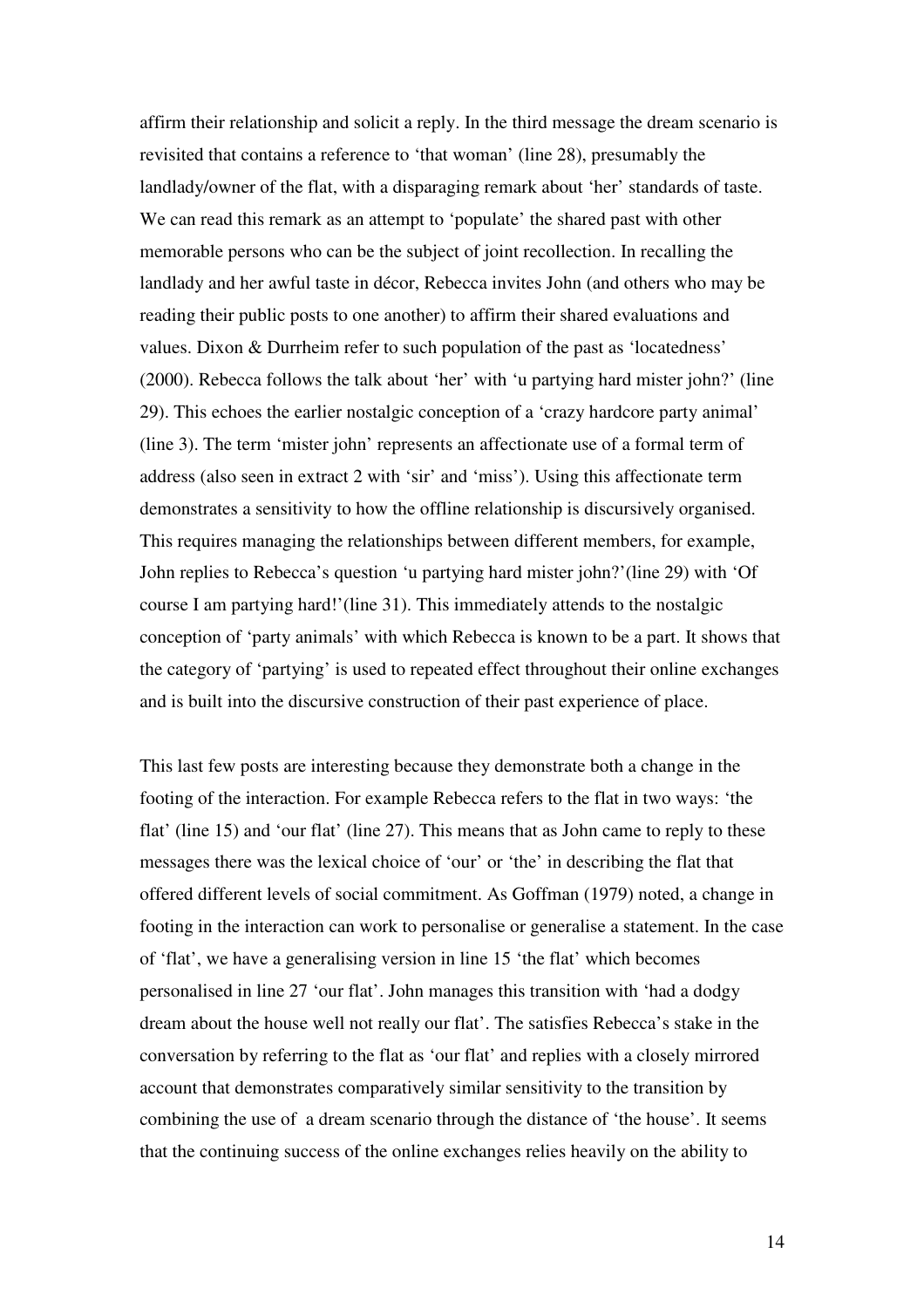negotiate the displayed identity to the wider audience, while all the time attending to the subtle issues in personal offline relationships.

### *Theme 2. Negotiating Relational Identities*

In extract one, Rebecca produced three turns in the exchange without a reply, and we noted the delicacy involved in managing this as an issue. As conversation analysis demonstrates, when we ask a question, we expect an answer ('adjacency pairs'). Extract 2 shows what happens when this perceived duality of the relationship is not reciprocated and the strategies that participants use to manage their accountability in the case of non-response (cf. invocation of 'flat' in extract one). In this extract Henry and Cheryl are discussing a package that Henry has recently posted to Cheryl.

## **Extract 2.**

1. Henry-6/26/2006 7:21 AM 2. Hey miss, we haven't spoken in a while. I sent you a letter today 3. with your birthday card and a few other things you might like. 4. Hope you've been well and I'll see you mid-July when I move in to 5. my new flat. 6. Miss you lots by the way. Island life would be so much fun if I 7. had some of my friends over here.

#### 8. Cheryl-6/26/2006 8:16 AM

9. helloo. indeed it has been a long time sir. ooh i love letters. i 10. am too excited. och, remember when i was going to come to your 11. island? how would one go about doing such a thing anyway? oh yes 12. mid july and the flat warming festivities shall begin oui? i look 13. forward to present buying! have you spoken to Claire etc much 14. since you've been home? damn it i have to get changed out of my 15. pyjamas. it is 4:15pm. disgraceful. talk t'you soon.

#### 16. Henry-6/26/2006 5:16 PM

17. Yup, when I return the festivities shall begin. Only little 18. festivities though since I am not very rich at the moment, not at 19. all really. You can bring your red washing basket. That stuck in 20. my memory for some reason. When you said "pirat ship" there 21. must've gone off a little childhood pirate trigger or 22. something... yes... Ok, well I hope you enjoy your letter. I 23. haven't gotten in touch with Claire for a little while but last

15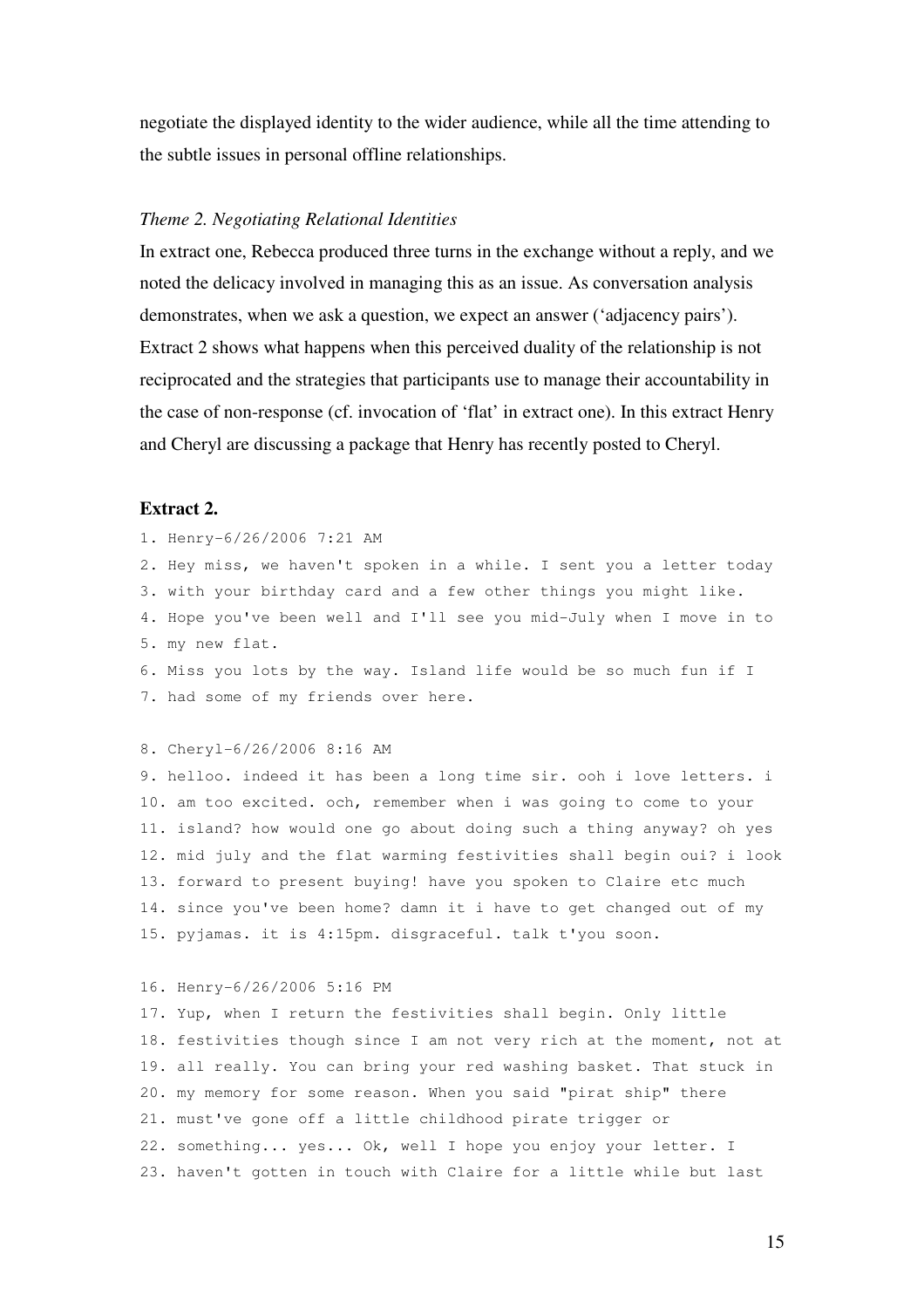24. I heard she's been having a really really good time and loves the 25. atmosphere in Taiwan. I wish I was there actually but I have to 26. earn some money before I do any adventuring... Well, shall speak 27. to you soon miss...

28. Henry-6/26/2006 5:18 PM 29. I've taken to calling you "miss" all of a sudden. I hope this 30. doesn't prove to be a problem...

31. Cheryl-6/27/2006 7:02 AM 32. heh it shouldn't be a problem, nope. well i look forward to the 33. small festivities. my red washing basket may come with, je ne 34. sais pas. i best be off to clean before work. fun times. take 35. care sir.

#### 36. Henry-6/27/2006 7:15 AM

37. Cool, I can't wait to be do something in Aberdeen. I'm a bit 38. bored see and I've taken to buying things. I have too much of an 39. overdraft now and will probably be living off of beans all 40. summer. Oh I got a new laptop. Well, not new but it's really 41. cool. I'm selling my old computer because it's too big. Plus, 42. laptops are much better for just carrying around and for music 43. and the likes.

#### 44. Henry-6/28/2006 1:19 AM

45. I just had a strange dream where there was this girl and lots of 46. lego and this man who kept on saying "je ne ce pas". Hmm, I wish 47. my imagination would at least make this make sense...

#### 48. Henry-6/29/2006 12:01 PM

49. I'm going to type a lot. I know this because I've typed 50. approximately six thousand words today at my leisure. So don't 51. blame me if you're tired...

52. I tried being sad today by listening to Idlewild's 53. Warnings/Promises then I got to the end and ended up happier than 54. ever. It seems that it's difficult to be sad when really you 55. aren't. I got my laptop today so I've just been installing things 56. on that an revelling in the fact that I can carry my computer. 57. Really, I can. It's only a couple of kilos as opposed to my 58. mammoth ex-computer. Crap, I typed that on the ex-computer which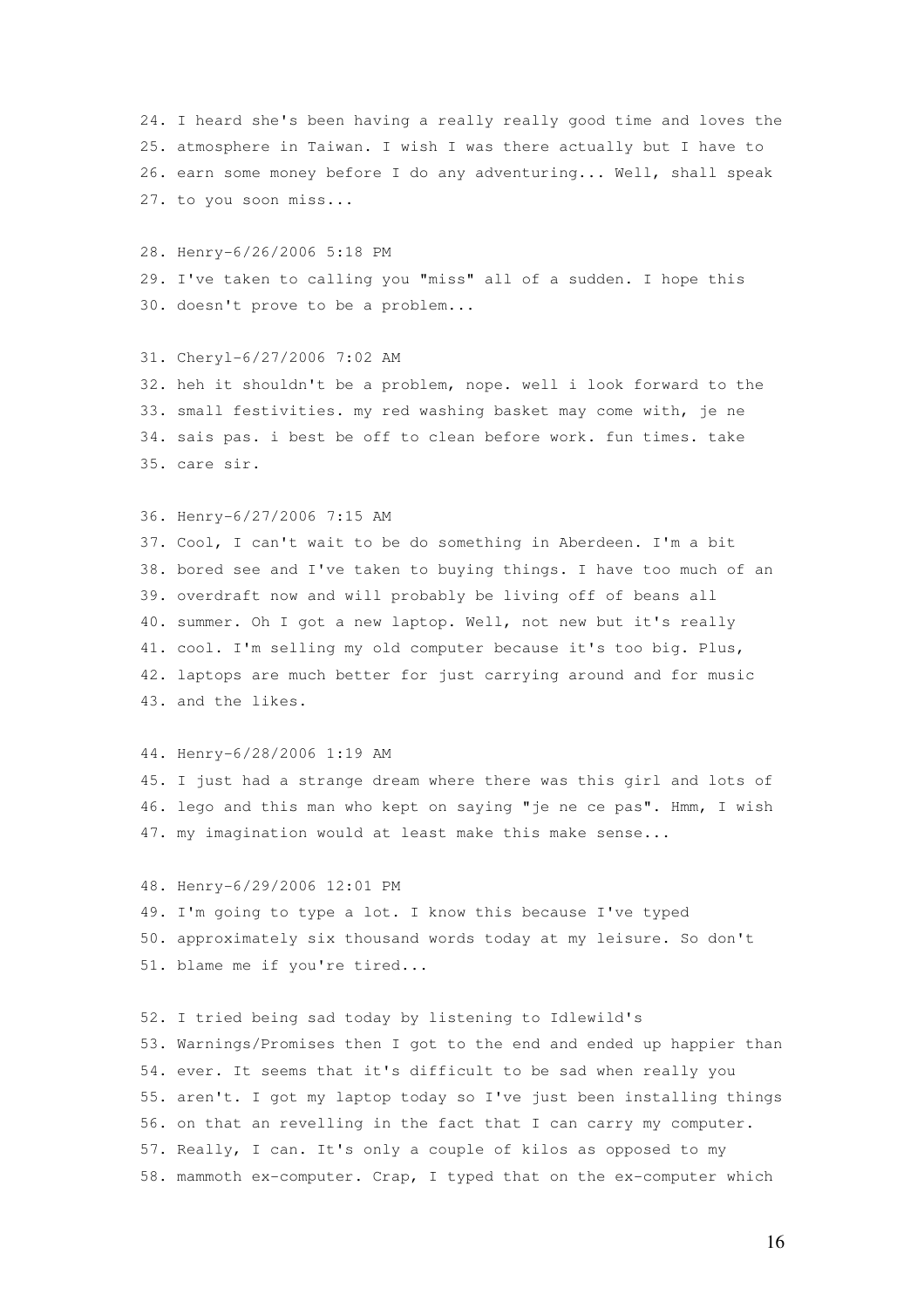59. is the only thing I can use the internet with just now. Do you 60. think it'll mind? I don't want dying on me before I go to sell 61. it... Gosh, I anticipate it'll die of a heart attack or processor 62. meltdown or whatever. You wanna tell me what you think of my new 63. reviews? Nobody ever tells me, that's why I'm going to print them 64. out and force them on people when I start to pamphlet about anti-65. nuclear action. Oh yes, do you want to join me? It'll be a good 66. Sunday hobby and it'll make you feel good... I just got kind of 67. motivated to do something like that after listening to 68. Radiohead's Hail to the Thief today. Oh, you should read my 69. review. I really like that one. I've meant to write about that cd 70. for months now. Anyway, did you get my parcel? I don't know if I 71. put either too many or too few stamps on it. I'm not very clever 72. in terms of doing practical things. Anyway, I'll abandon this 73. absurd paragraph... 74. Hope you're doing well over there. I am happy today because I 75. finally started doing reviews again. I hope I do a good many

76. during the summertime.

### 77. Cheryl-6/30/2006 4:12 AM

78. haha those comments were hilarious. i especially liked the one 79. about the dream, how bizarre. i got your package on wednesday. it 80. made me smile a lot. thanks. i'm in the middle of writing you 81. back and trying to think of things to send you. my mind is a bit 82. of a blank at the moment though so it may take some time. i 83. watched thumbsucker - i remember you said you saw it - it was 84. excellent. i really enjoyed it but it was weird. can you send me 85. a message with your address in it, your writing gets a bit hard 86. to read near the end! heh oh how d'you spell your last name as 87. well....do...something or other. je ne sais pas. well i best be 88. getting ready for the day. lookng forward to seeing all you guys 89. again. i got a postcard from claire. it looks so nice there! how 90. jealous am i. sigh. anyway i will talk to you soon. hope you're 91. doing well over on that there island.

Extract two begins with a turn from Henry where he addresses Cheryl as "hey miss" (line 2). The first reply from Cheryl mirrors Henry's formal term of address 'indeed it has been a long time sir' (line 9). By providing the opposite expression to the term 'miss', as in 'sir', the two speakers are connected in a seemingly affectionate formality (cf. Extract1 'Mister John'). However, for John this term of address is

17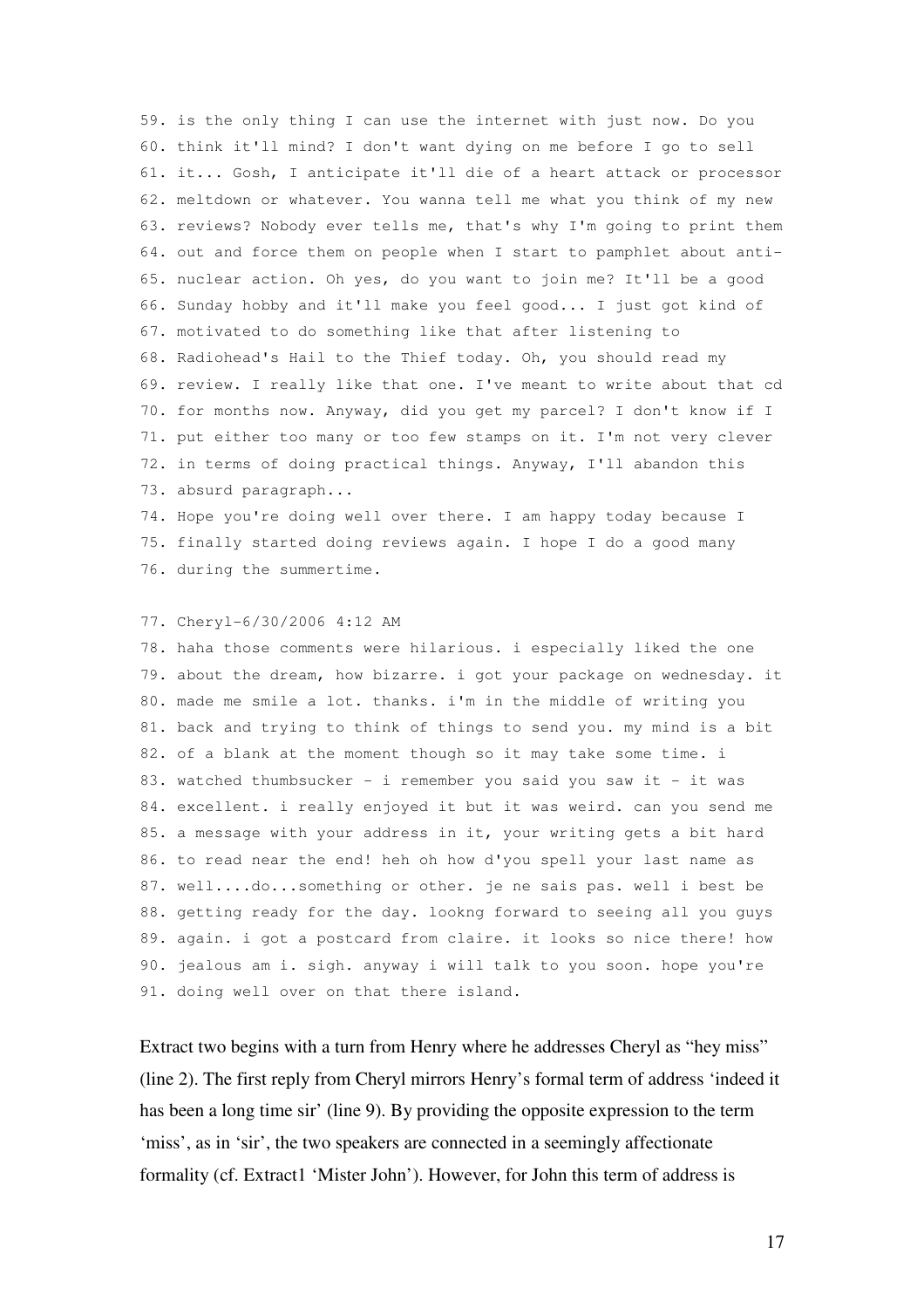delicately used to discursively manage the transition between online and offline. Henry then asks Cheryl, "I've taken to calling you 'miss' all of a sudden. I hope this doesn't prove to be a problem…"(line 29/30). The fact that this is included in a separate message seems to give the question a serious tone that Cheryl orients towards in her reply, "heh it shouldn't be a problem, nope" (line 32). This suggests that even in the early exchanges of a online exchange the negotiation of the offline relationship is at the forefront of interactional business. The final use of the term 'sir' (line 35) is another example of Cheryl mirroring Henry's language, and demonstrates her acceptance of his term of address and subsequent questioning of it in line 29/30.

As extract 2 continues Henry peppers his posting with formulations which appear designed to convey a sense of emotional depth and complexity, as provided for by statements such as, 'its difficult to be sad when you really aren't'(line 54). One possible reason for this construction of a 'sensitive' identity is the management of a pressing interpersonal concern, 'did you get the parcel?'(line 70). The discourse is organised to disguise the interpersonal concern of the parcel, whilst maintaining a displayed identity of the relationship with Cheryl and the known social relationships between Henry and Cheryl. We may observe here that the negotiation of personal concerns is conducted subtly through the discourse, while continually attending to the displayed identity the discourse is promoting to other members. This means that to have clarified one's position in a mediated community is not enough to determine an ability to avoid accountability for a range of issues. To that end the ongoing negotiation of personal interaction is cautiously constructed in a wider 'social' sense of online exchanges.

As we noted in extract one with Rebecca's three turns, in the absence of a reply, tricky interactional work has to be done. In extract 2, there are three sets of messages from Henry that do not immediately elicit a response. Henry has also not received confirmation that his parcel has arrived. The first (lines 37-43) concerns what he wants to do when he returns from his current place 'the island'. The second (lines 44- 47) is constructed as a dream sequence and with his use of 'je ne ce pas' (line 46) mirroring and presumably directly indexing Cheryl's' use of the same phrase in line 33, suggesting that the girl he dreamt about is Cheryl. After no response, his third message begins with an immediate account for his continued correspondence 'I'm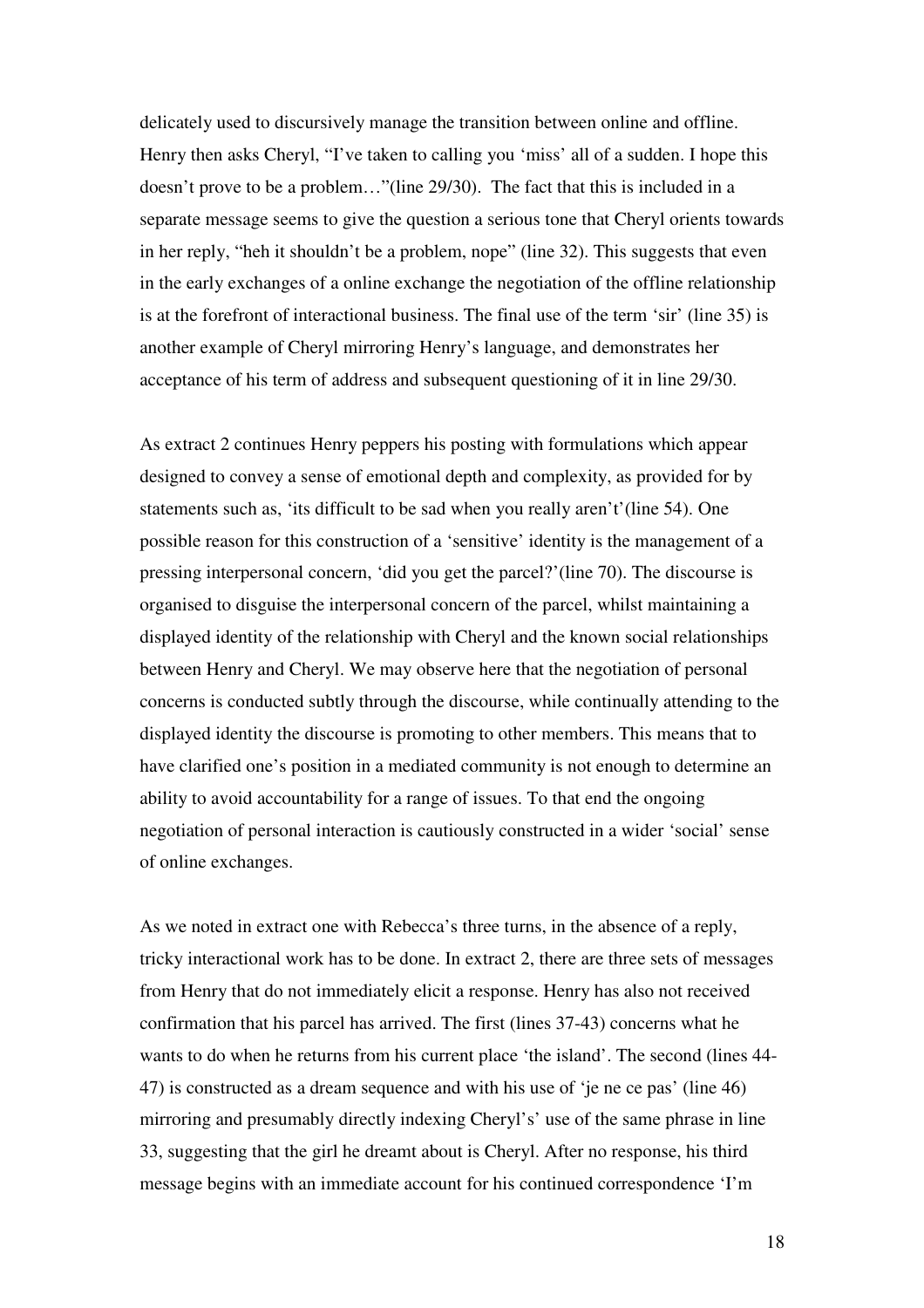going to type a lot. I know this because………' (line 49). He then proceeds to give an account of his recent activities, in this case purchasing a new computer. After this perhaps deliberately mundane account, he asks Cheryl a specific question 'you wanna tell me what you think of my new reviews?' (line 63). Henry here uses a circuitous approach, where the delicate business of asking for direct evaluation of his own work is embedded in a prolonged discussion of other 'safer' matters, such that any 'off-line' implications of such a request are downgraded. This is shown in the following lines when Henry invites Cheryl to share in a joint activity offline; 'Nobody ever tells me what they think, that's why I'm going to start printing them out and force them on people when I start to pamphlet about nuclear action. Oh yes, do you wan to join me?' (line 65), and then a reason for her to do so 'it'll be a good Sunday hobby and it'll make you feel good' (lines 66).

The final bit of business done in the last turn (and arguably his first reason for writing) is a renewed request for confirmation of receipt of his parcel. As it is regarded as common courtesy to register acceptance of such things, Chery's failure to adhere to this normative procedure creates some interactional difficulty. Henry immediately mitigates his question by the following 'I don't know if I put either too many or too few stamps on it. I'm not very clever in terms of doing practical things' (line 71). This attempts to downgrade any implied emotional investment in the request. Henry's relational identity to Cheryl is negotiated between different contextual situations to conceal the attempt to achieve concerns of a personal nature. The problem Henry faces is how online exchanges keeps offline relationships inherently locked in a transitional stage of constant negotiation. This is due, we would argue, to a reluctance to expose personal issues as such in front of a wider audience.

It is now interesting to consider Cheryl's reply, which attempts to answer the questions posed to her with the formulation "haha those comments were hilarious" (line 78). Cheryl continues, 'I got your package on Wednesday. It made me smile a lot. thanks.' (line 79). She also accounts for her lack of a response in the meantime, 'I'm in the middle of writing you back and trying to think of things to send you. My mind is a bit blank at the mo so it may take some time.'(line 80). The term 'a bit blank' serves two important discursive functions: Firstly, it acts a 'softener' for the apparent lack of an accountably accurate description (see Edwards, 2000) and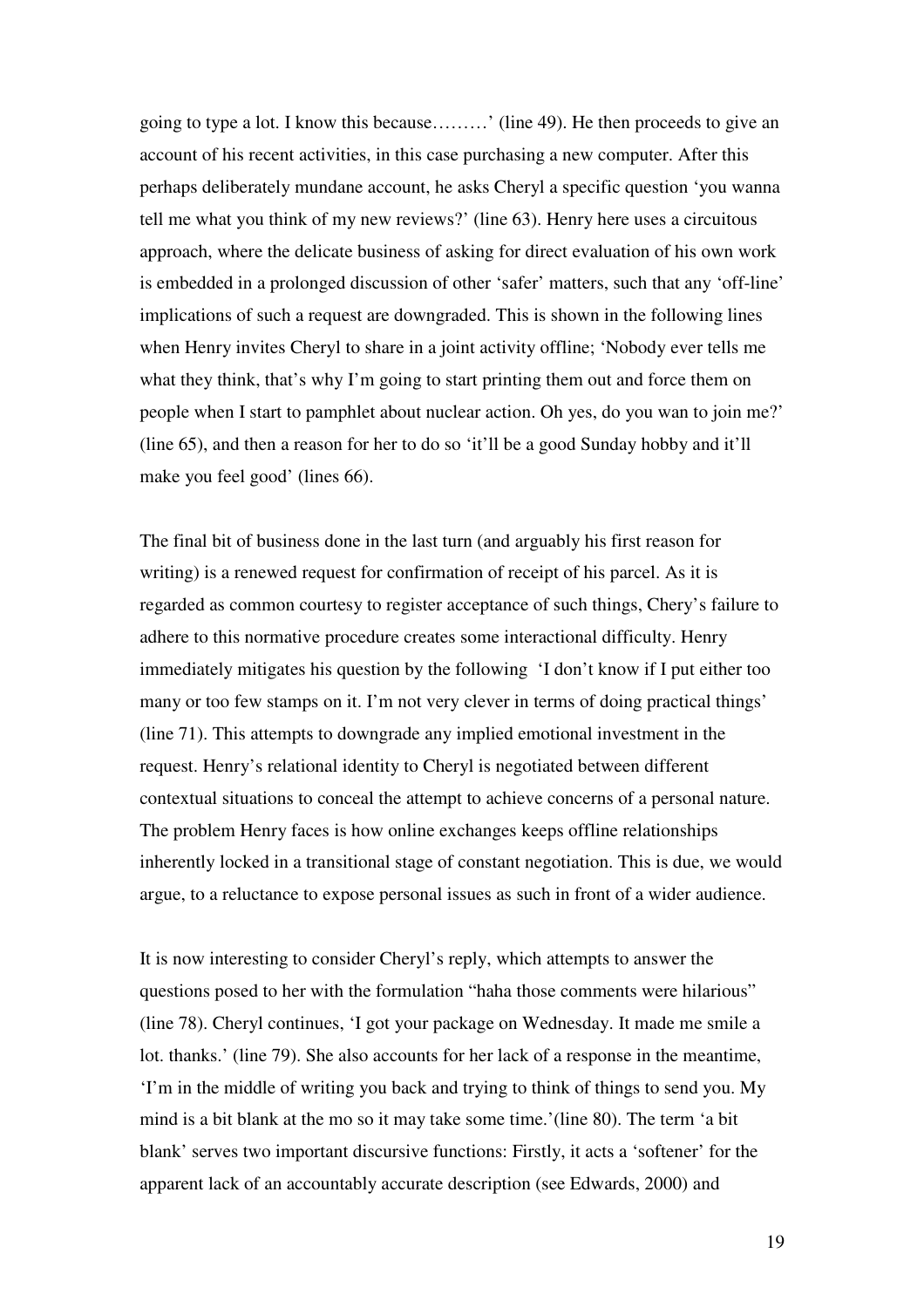secondly, it deploys a set of mental terms related to memory (see Locke & Edwards, 2003) which serve to render action as non-intentional. For example, in terms of writing her reply she explains the delay as her mind is " a bit blank" (line 82), but a few moments later Cheryl remarks on a film they have both mentioned as, " I remember you said you saw it" (line 83). What is striking about these two functions is Cheryl's distancing work from Henry. This is most poignant in line 85 where she asks for his address and again in line 86 'how do you spell your last name as well'. The prior turns, in particular from Henry, have pointed to a close relationship between the participants. However, Cheryl's displayed lack of specific (and mundane) knowledge related to Henry – his address and, more poignantly, his last name, demonstrate to the audience, that their offline relationship is perhaps not as close as Henry's prior turns have suggested.

Extract 2 shows how the subtle organisation of the discourse surrounding personal issues seems to rely on the negotiation of the relationship between online and offline. Finding a sense of 'locatedness' in the fluid social landscape of online exchanges requires constant interactional work to be done on the particular past experience and the contextual situation in which it arises. In mediated communities, the attempt to represent the past experiences of many people into a variety of social situations is an omnipresent concern. This diversity is represented in the discourse as the ability to achieve personal goals while considering the displayed identity to a wider audience.

# **Concluding Comments**

In *Life on the Screen*, Sherry Turkle (1995) described how early adopters of what we would now call internet based social networking were forming communities on-line that seemed to supplant and far exceed the boundaries of their own face-to-face communities. Turkle offered up the claim her participants made that 'RL is just another window' (i.e. experience of the 'real' world does not qualitatively differ from opening up a new communicational channel on a computer) as emblematic of new forms of social experience. Over ten years later, with the hype around 'cyberspace' and 'virtual communities' beginning to settle somewhat, we can reformulate Turkle's position. All communities are faced with the task of constructing a relationship to place, which effectively mediates the social relations of community members. In this sense mediation – whether electronic or not – is a structural feature of both off-line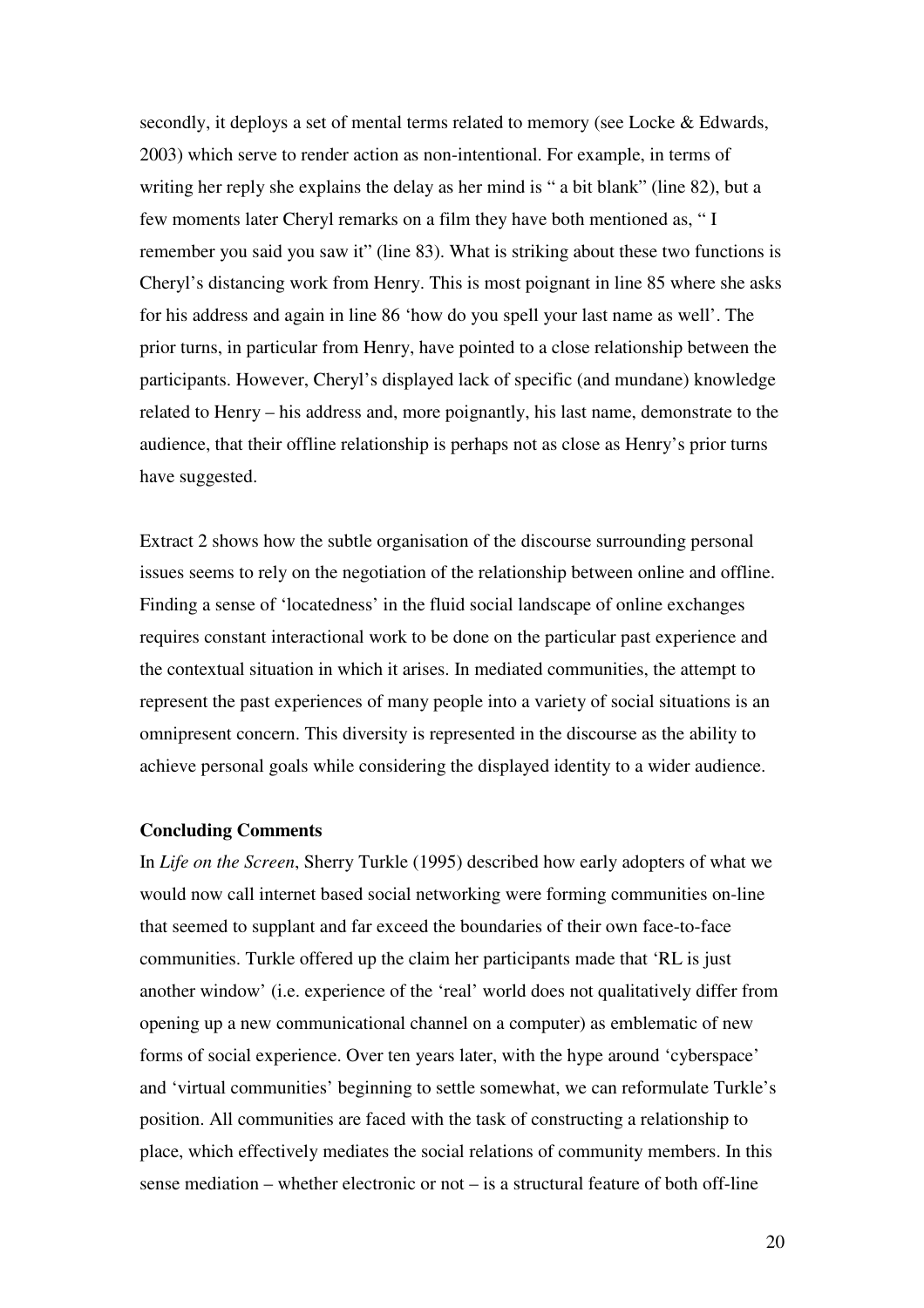and on-line communities (Brown et al, 2001). The question is then around the modalities through which mediation is conducted, and how this resources identity.

In this paper we have focused on communities which tend towards what we might call the 'immaterial' pole of mediation. That is, a considerable part of their interaction happens through electronic means. We have tried to show, by drawing on the work of Benwell & Stokoe and Dixon & Durrheim and by using two detailed examples, how 'virtual communities' of this sort are nevertheless still bound by a shared sense of place and by identity categories that are indexed to place (i.e. place-identities). We have demonstrated some of the complex interactional means by and through which place identities are mobilised, and how place serves as a symbolic resource for managing current social relations. In particular we have shown how a shared sense of the past is critical to establishing certain kinds of identity-relevant claims, and how the off-line and the on-line can be delicately interwoven.

But already the nature of such virtual communities is changing. For example, a recent development in social networking technology known as Facebook<sup>3</sup> requires users to have a predefined offline social network, such as, college, work or school. Here RL 'place' seems to loom very large over the mediated network. Indeed we might go so far as to say that having a presence on Facebook serves as a symbolic resource for ordinary face-to-face interaction, rather than the other way round. Such communities may then represent a pull back towards the other direction of the mediation-place continuum. Whether or not this is the case it is at least indication that currently emerging forms of mediated community have complex and nuanced relationships to online and offline modalities of communication simultaneously.

# **References**

 $\overline{a}$ 

Anderson, B. (1983) *Imagined Communities: Reflections on the Origin and Spread of Nationalism*. London:Verso.

Bakardieva, M. (2003) Virtual Togetherness: an Everyday Life Perspective. *Media, Culture and Society* 25 (3): 291-313.

<sup>3</sup>Web address: http://www.facebook.com/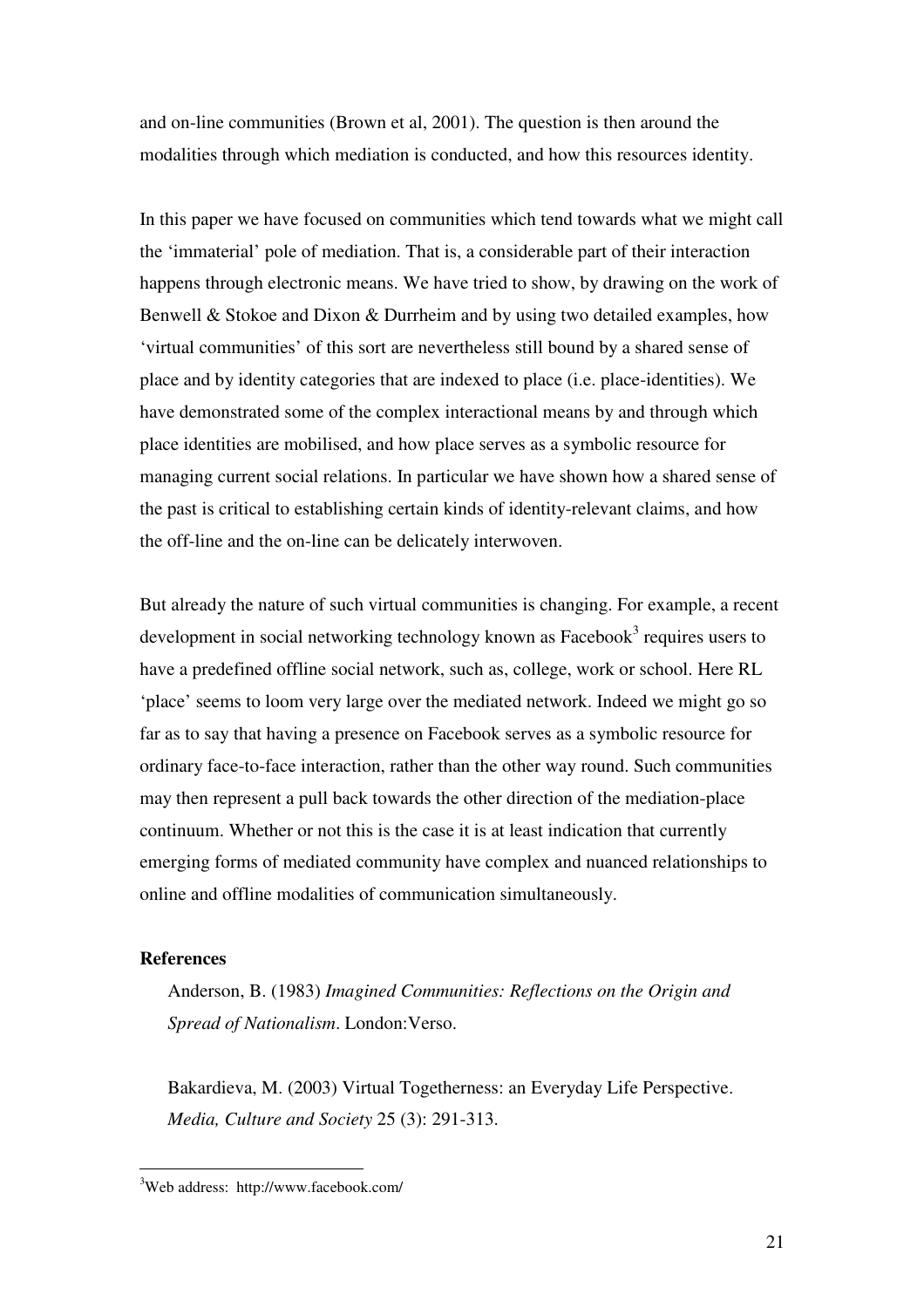Benwell, B., & Stokoe, E. (2006). *Discourse and identity*. Edinburgh: Edinburgh University Press.

Billig, M. (1990). Collective Memory, Ideology and the British Royal Family. In Middleton, D., and Edwards, D. (Ed.), *Collective Remembering*. London: Sage.

Brown, S. D., Middleton, D., & Lightfoot, G. (2001). Performing the past in electronic archives: Interdependencies in the discursive and non-discursive ordering of rememberings. *Culture & Psychology* 7 (2): 123-144.

Dixon, J., & Durrheim, K. (2000). Displacing place-identity: A discursive approach to locating the self and other*. British Journal of Social Psychology,* 39: 27-44.

Edwards, D., & Potter, J. (1992). *Discursive Psychology*. London: Sage.

Edwards, D. (2000). Extreme case formulations: Softeners, investment, and doing nonliteral. Research on Language and Social Interaction, 23 (4): 347-373.

Fernback, J. (1997). The Individual within the Collective: Virtual Ideology and the Realization of Collective Principles. In Jones, S. (Ed.), *Virtual Culture: Identity and Communication in Cybersociety*, 36-54.

Fisher, A., Sonn, C., & Bishop, B. (Eds.). (2002). *Psychological Sense of Community: Research, applications and implications*. London: Kluwer Academic.

Goffman, Erving (1979) Footing. *Semiotica* 25 (1-2):1-29

Halbwachs, M. (1992). *On Collective Memory*. Chicago: University of Chicargo Press (translated by Coser).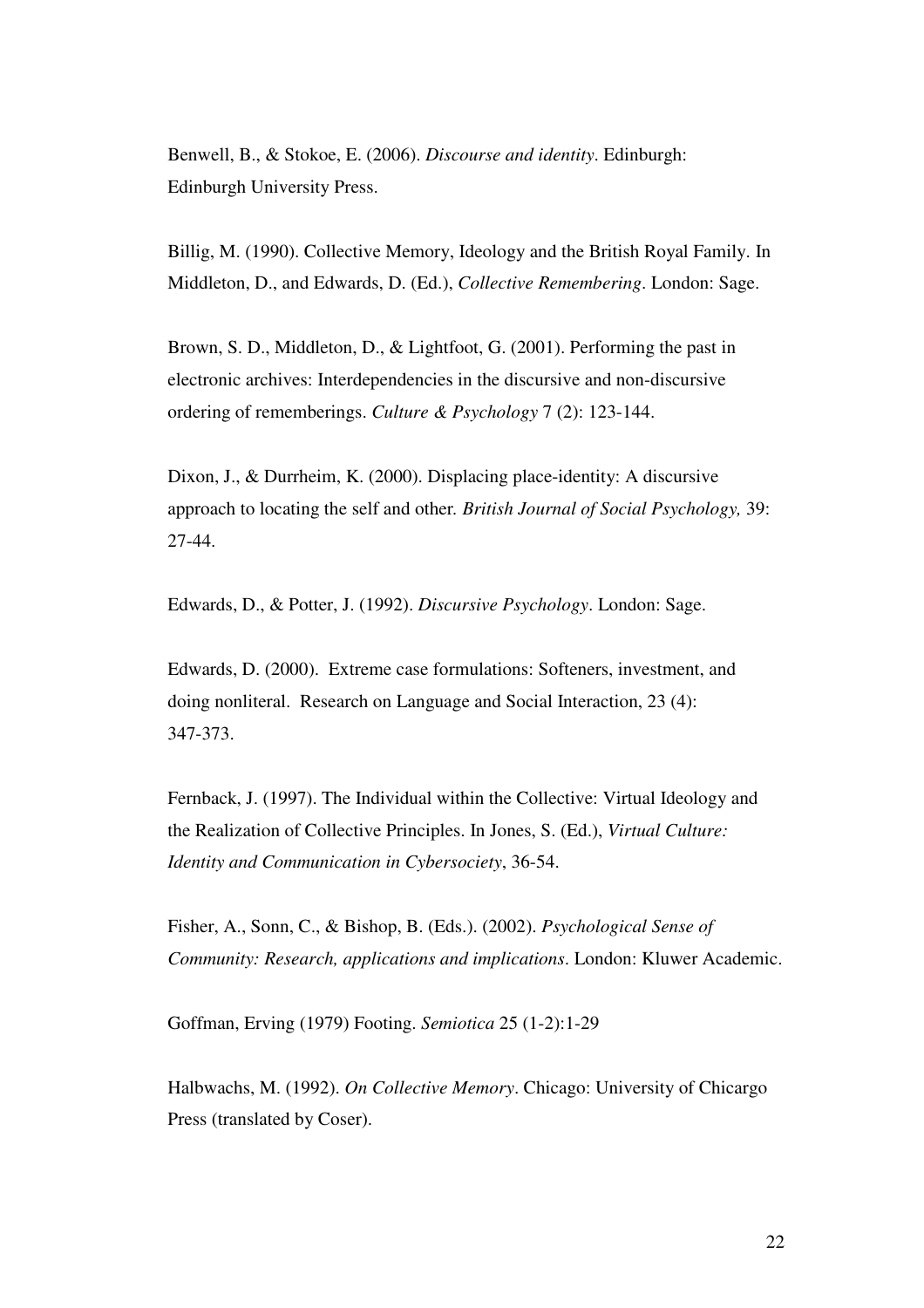Locke, A. & Edwards, D. (2003). Bill and Monica: Memory, emotion and normativity in Clinton's Grand Jury testimony. *British Journal of Social Psychology*, 42:239-256.

McMillan, D.W., & Chavis, D.M. (1986). Sense of community: A definition and theory. *American Journal of Community Psychology*, 14 (1): 6-23.

Massey, D. (1998). The Spatial Construction Of Youth Cultures. In Skelton, T. and Valentine, G. (Ed.), *Cool Places: Geographies of Youth Subcultures*. London: Routledge.

Middleton, D., & Edwards, D. (1990). *Collective Remembering*. London: Sage.

Pomerantz, A. (1986). Extreme Case formulations: A way of legitimizing claims. *Human Studies*, 9: 219-229.

Potter, J., & Wetherell, M. (1987). *Discourse and Social Psychology Beyond Attitudes and Behaviour.* London: Sage.

Proshansky, H., Fabian, A.K., & Kaminoff, R. (1983). In Dixon, J. & Durrheim, K. (Ed.)*, Displacing Place- Identity: A Discursive Approach to Locating the Self and other*. 27-44

Rheingold, H. (1993). *The virtual community: Homesteading on the electrical frontier*. Reading: Addison Wesley.

Sacks, H. (1992). *Lectures on conversation*. Volumes I and II. Edited by Jefferson, G. Oxford: Blackwell.

Turkle, S. (1995). *Life on the screen: Identity in the Age of the Internet*. New York: Simon and Schuster.